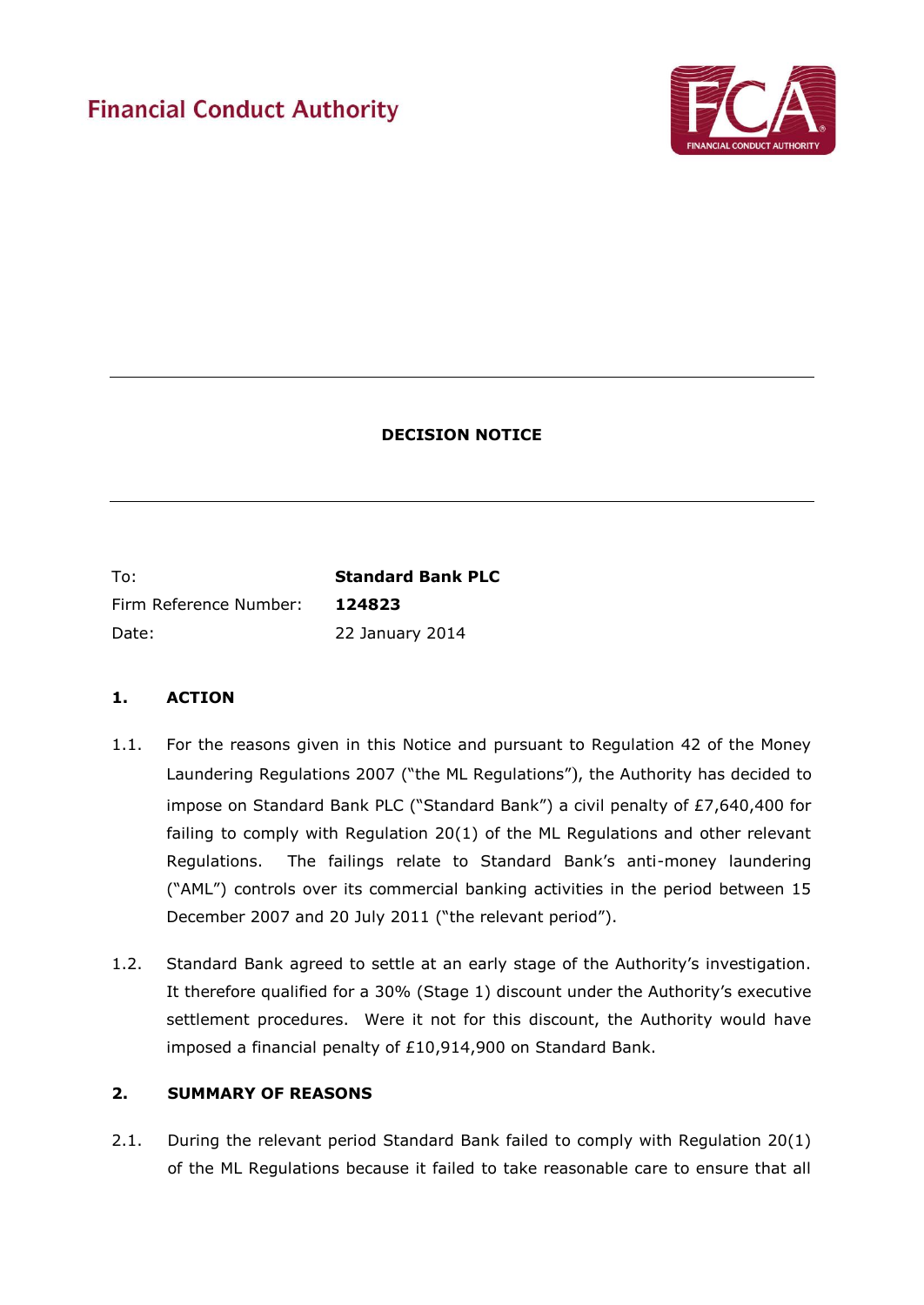aspects of its AML policies and procedures were applied appropriately and consistently in relation to corporate customers connected to politically exposed persons ("PEPs").

- 2.2. The Authority has the operational objective of protecting and enhancing the integrity of the UK financial system. The laundering of money through UK financial institutions undermines the integrity of the UK financial services sector. It is the responsibility of UK financial institutions to ensure that they minimise the risk of being used for criminal purposes and, in particular, that they do not handle the proceeds of crime.
- 2.3. The Authority must, so far as is compatible with acting in a way which advances the integrity and consumer protection objectives, discharge its general functions in a way which promotes effective competition in the interests of consumers. Firms that do not meet minimum standards for AML may be perceived to have an unfair competitive (cost) advantage over firms that are compliant. Effective enforcement action provides a significant disincentive to non-compliance and therefore encourages firms to compete in legitimate ways that benefit consumers.
- 2.4. As with any financial services activity, commercial banking business can be used to launder money, particularly in the layering or integration stages of the money laundering process. In order to forestall financial crime, banks operating in this sector must have effective AML systems and controls in place ensuring that all the participants in commercial banking transactions are subjected to effective and appropriate due diligence. This is particularly important where the transaction involves PEPs or other high risk customers.
- 2.5. Guidance issued by the Joint Money Laundering Steering Group ("JMLSG") provides that where a corporate customer is known to be linked to a PEP, such as through a directorship or shareholding, it is likely that this will put the customer into a higher risk category, and that enhanced due diligence ("EDD") measures should therefore be applied. During the relevant period, Standard Bank had business relationships with 5,339 corporate customers of which 282 were linked to one or more PEPs.
- 2.6. As part of its investigation, the Authority reviewed Standard Bank's policies and procedures and a sample of 48 corporate customer files, all of which had a connection with one or more PEPs. The results of this review highlighted serious weaknesses in the application of Standard Bank's AML policies and procedures. This meant that it did not consistently: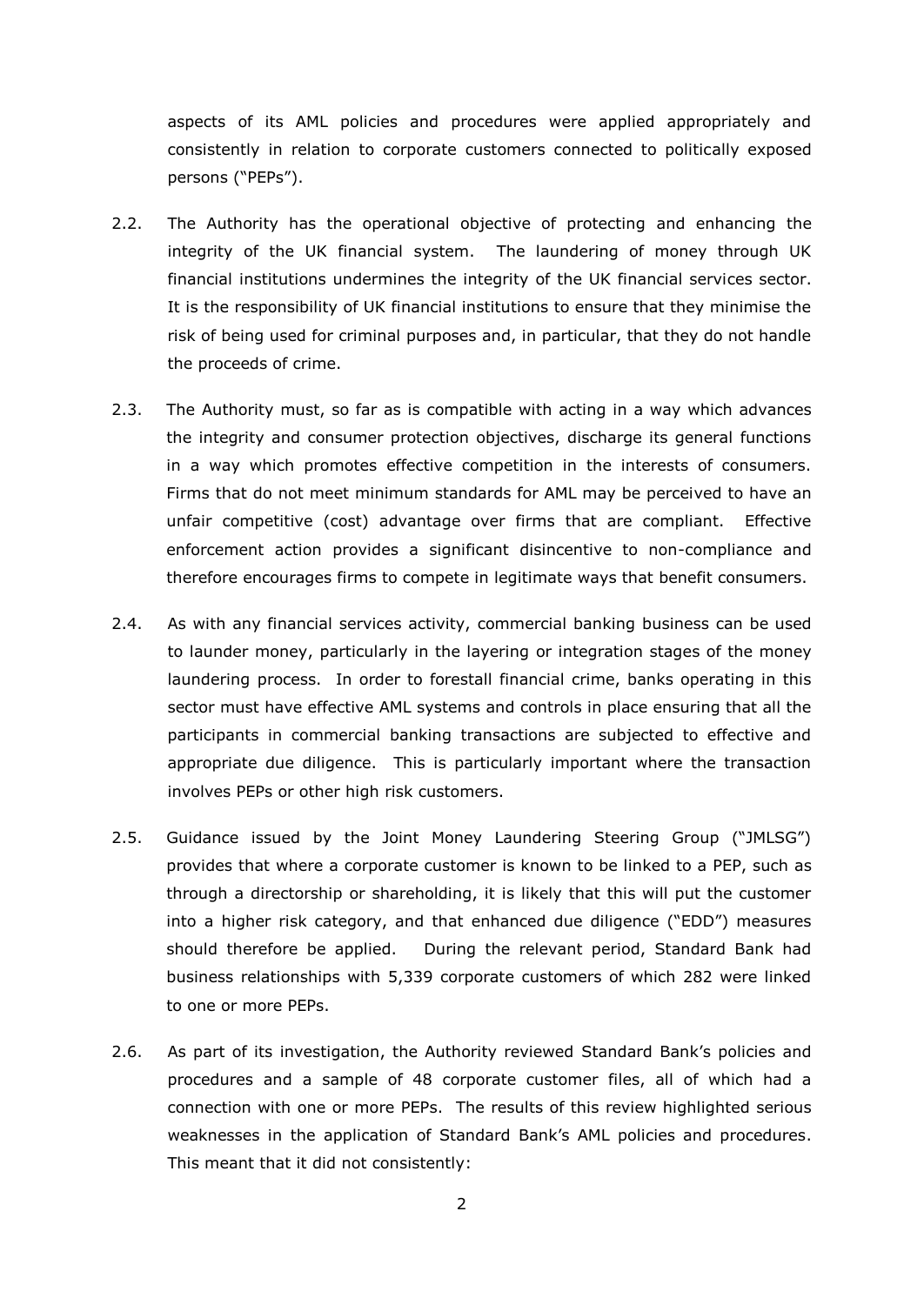- (1) carry out adequate EDD measures before establishing business relationships with corporate customers that had connections with PEPs; and
- (2) conduct the appropriate level of ongoing monitoring for existing business relationships by keeping customer due diligence up to date.
- 2.7. Standard Bank did in many cases take some steps towards applying EDD. However, in the majority of the cases reviewed by the Authority, this level of EDD was not sufficient to comply with Standard Bank's own policies given the risks involved.
- 2.8. Standard Bank's failings merit the imposition of a significant financial penalty. The Authority considers these failings to be particularly serious because:
	- (1) Standard Bank provided loans and other services to a significant number of corporate customers who emanated from or operated in jurisdictions which have been identified by industry recognised sources as posing a higher risk of money-laundering;
	- (2) Standard Bank identified issues relating to its ability to conduct ongoing reviews of customer files early in the relevant period, but failed to take the necessary steps to resolve the issues; and
	- (3) the Authority has previously brought action against a number of firms for AML deficiencies and has stressed to the industry the importance of compliance with AML requirements.
- 2.9. In deciding upon the appropriate disciplinary sanction, the Authority has taken into account that:
	- (1) Standard Bank improved its customer risk assessment process in April 2009 by introducing a more comprehensive risk classification process;
	- (2) Standard Bank and its senior management have co-operated with the Authority's investigation and have taken significant steps at significant cost towards remediating the issues identified, including seeking advice and assistance from external consultants.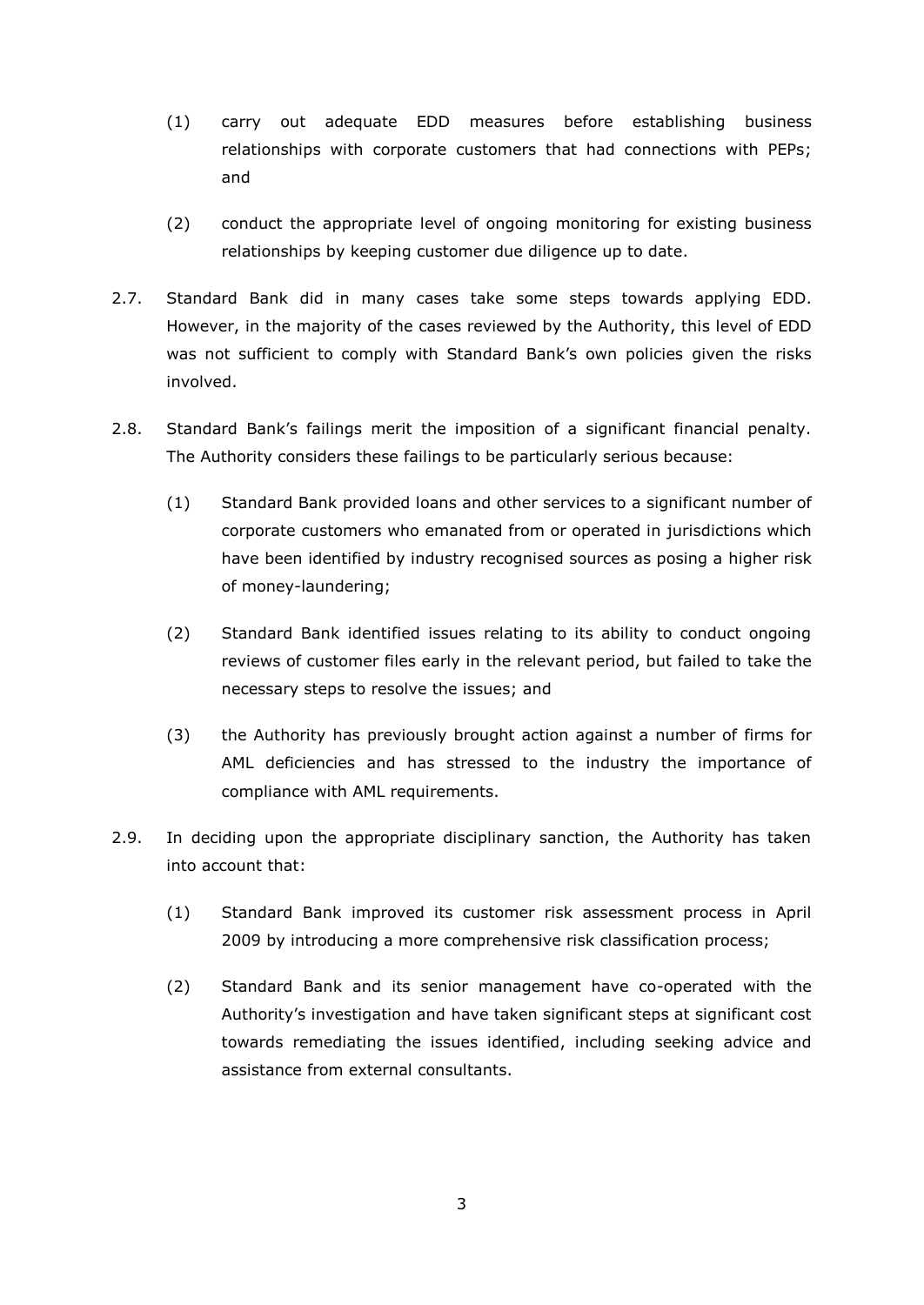## **3. DEFINITIONS**

3.1. The definitions below are used in this Notice.

"AML" means anti-money laundering

"the Authority" means the body corporate previously known as the Financial Services Authority and renamed on 1 April 2013 as the Financial Conduct Authority

"beneficial owner" means the term as defined in Regulation 6 of the ML Regulations

"DEPP" means the Authority's Decision Procedures and Penalties Guide

"EDD" means enhanced customer due diligence. The circumstances where EDD should be applied are set out at Regulation 14 of the ML Regulations

"HMT" means HM Treasury

"JMLSG" means the Joint Money Laundering Steering Group

"JMLSG Guidance" means the guidance issued by the JMLSG on compliance with the legal requirements in the ML Regulations, regulatory requirements in the Authority Handbook and evolving practice within the financial services industry from time to time

"the ML Regulations" means the Money Laundering Regulations 2007, which came into force on 15 December 2007

"PEP" means Politically Exposed Person. A PEP is defined in the ML Regulations as 'an individual who is or has, at any time in the preceding year, been entrusted with a prominent public function' and an immediate family member, or a known close associate, of such a person. The definition only applies to those holding such a position in a state outside the UK, or in a European Community institution or an international body

"the relevant period" means 15 December 2007 to 20 July 2011

"SBG" means Standard Bank Group, which is incorporated in South Africa

"Standard Bank" means Standard Bank PLC

"the Tribunal" means the Upper Tribunal (Tax and Chancery Chamber)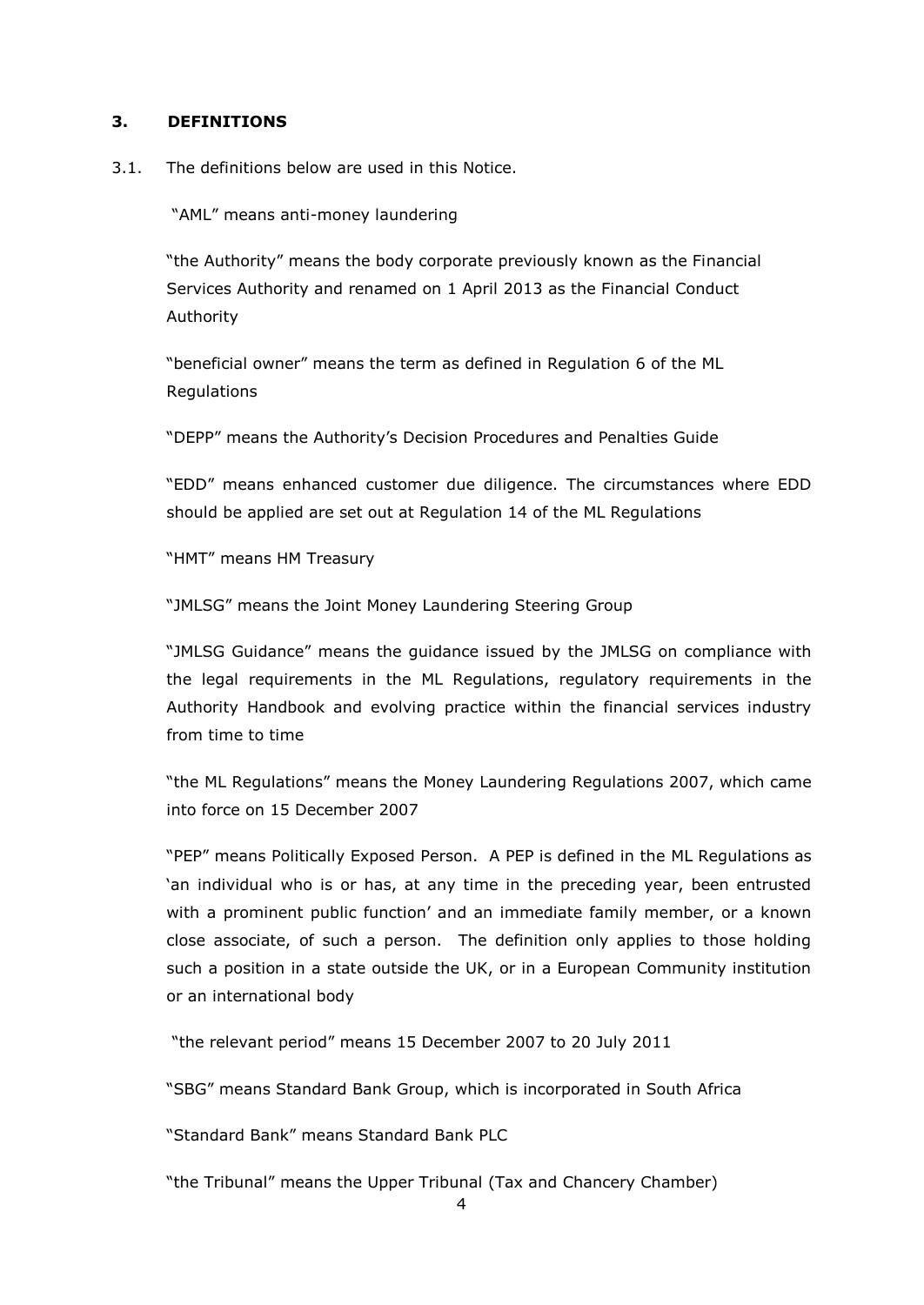## **4. FACTS AND MATTERS**

## **Background**

- 4.1. Standard Bank is the UK subsidiary of SBG, South Africa's largest banking group. SBG is an international banking group with extensive operations in 18 African countries and operations in 13 other countries outside of Africa.
- 4.2. Standard Bank became authorised by the Authority on 1 December 2001. It serves as the hub for all SBG's international operations outside Africa, predominantly offering corporate and investment banking services. In the UK the majority of Standard Bank's customers are corporate entities, from emerging markets in industries such as mining, oil & gas, telecommunications, infrastructure, agriculture and finance.

## **AML legal and regulatory obligations**

- 4.3. In order to prevent activities related to money laundering and terrorist financing, firms are required by the ML Regulations to establish and maintain appropriate and risk sensitive policies and procedures relating, amongst other things, to due diligence measures and ongoing monitoring. The ML Regulations also provide that a firm must be able to demonstrate to the Authority that the extent of the due diligence and ongoing monitoring measures it applies is appropriate in view of the risks of money laundering and terrorist financing it faces.
- 4.4. The JMLSG is a body comprising the leading UK trade associations in the financial services industry. Since 1990, the JMLSG has produced advice, which is approved by an HMT Minister, for the financial services sector on AML controls. The JMLSG Guidance during the relevant period provided guidance on compliance with the legal requirements in the ML Regulations and evolving practice within the financial services industry.
- 4.5. The ML Regulations provide that when considering whether a failure to comply with the ML Regulations has occurred, the Authority will have regard to whether a firm has followed guidance issued by the Authority or approved by the HMT, such as the JMLSG Guidance.
- 4.6. Relevant extracts from the ML Regulations and JMLSG Guidance are set out in the Annex to this Notice.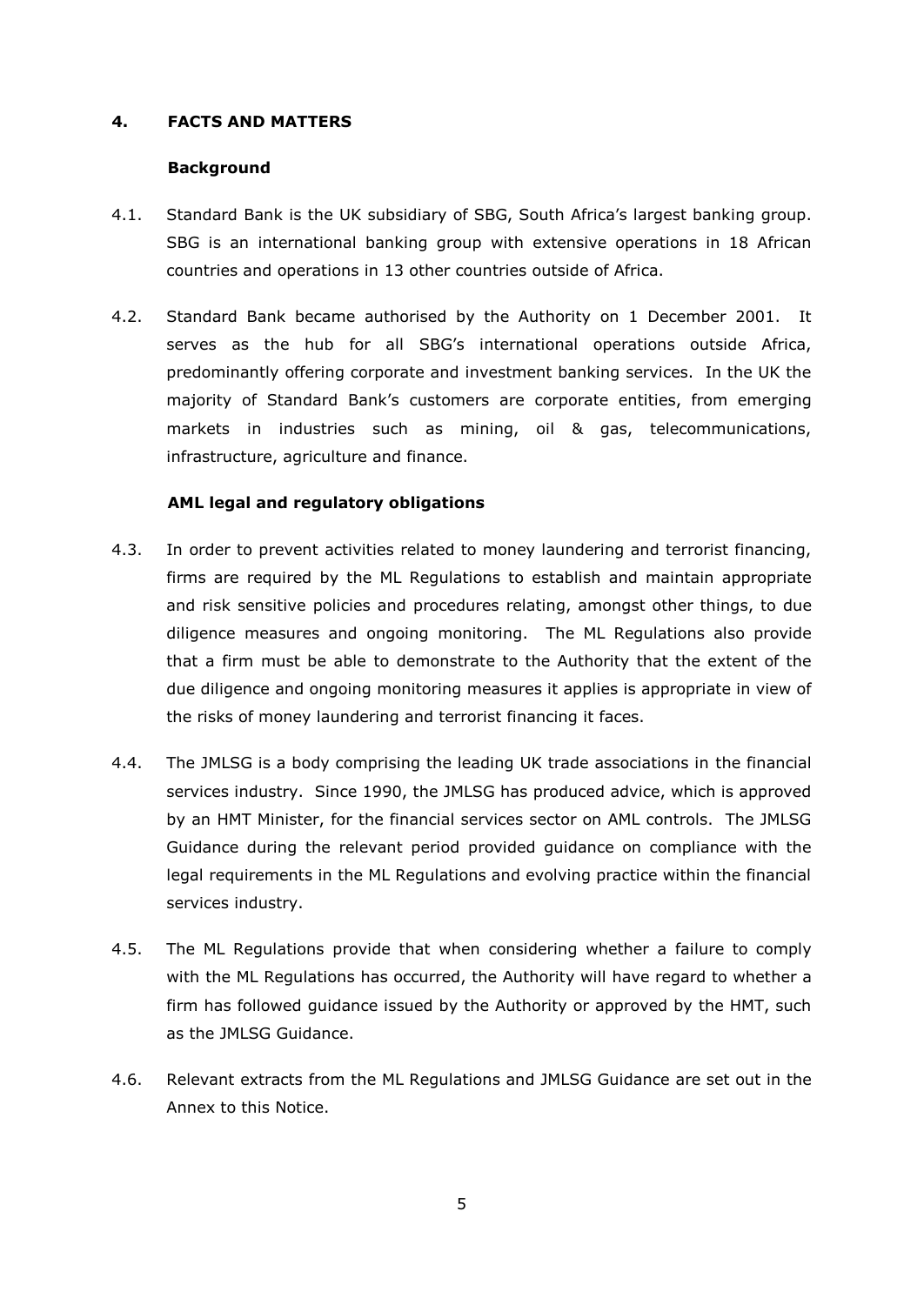#### **Customer Risk assessment**

4.7. The ML Regulations required Standard Bank to apply due diligence measures on a risk sensitive basis. Where a customer poses a higher risk of money laundering, EDD and enhanced ongoing monitoring should be applied. To determine the level of money laundering and terrorist financing risk a prospective customer posed, Standard Bank would conduct a customer risk assessment. Standard Bank's process for assessing these risks changed in April 2009, as set out below.

#### *Customer risk assessment process – Pre April 2009*

- 4.8. Prior to April 2009 Standard Bank's risk assessment process required staff to determine the level of money laundering risk associated with prospective customers by reference to the customer's location and any identified high risk factors. The process made clear what would constitute a high, medium or low risk jurisdiction. However there was little guidance given to staff as to what other risk factors they should consider, in particular in assessing whether a customer was high risk. This was significant as high risk customer accounts required EDD and enhanced ongoing monitoring.
- 4.9. Of the 48 corporate customer files reviewed by the Authority, 31 involved customer accounts opened during the relevant period, 14 of which were opened prior to April 2009. In almost all of these cases it appeared that the customer was assigned a medium or low risk rating based solely on the jurisdiction in which they were incorporated (or in some cases the jurisdiction in which their parent was incorporated). The Authority found clear high risk indicators on the majority of these files which should have led to a high risk rating being assigned.
- 4.10. For example, two customers classified as medium risk, were both involved in the mining of precious metals (an industry identified by Standard Bank as being high risk), both incorporated in jurisdictions identified by Standard Bank as being of high risk and both connected to PEPs. Despite these clear high risk factors, they had been classified as medium risk as their parent companies were listed on recognised investment exchanges.

## *Customer risk assessment process – Post April 2009*

4.11. In April 2009 Standard Bank introduced a more comprehensive risk classification process. Customers were classified as low, medium or high risk based on a customer risk assessment matrix which considered a broad range of risk factors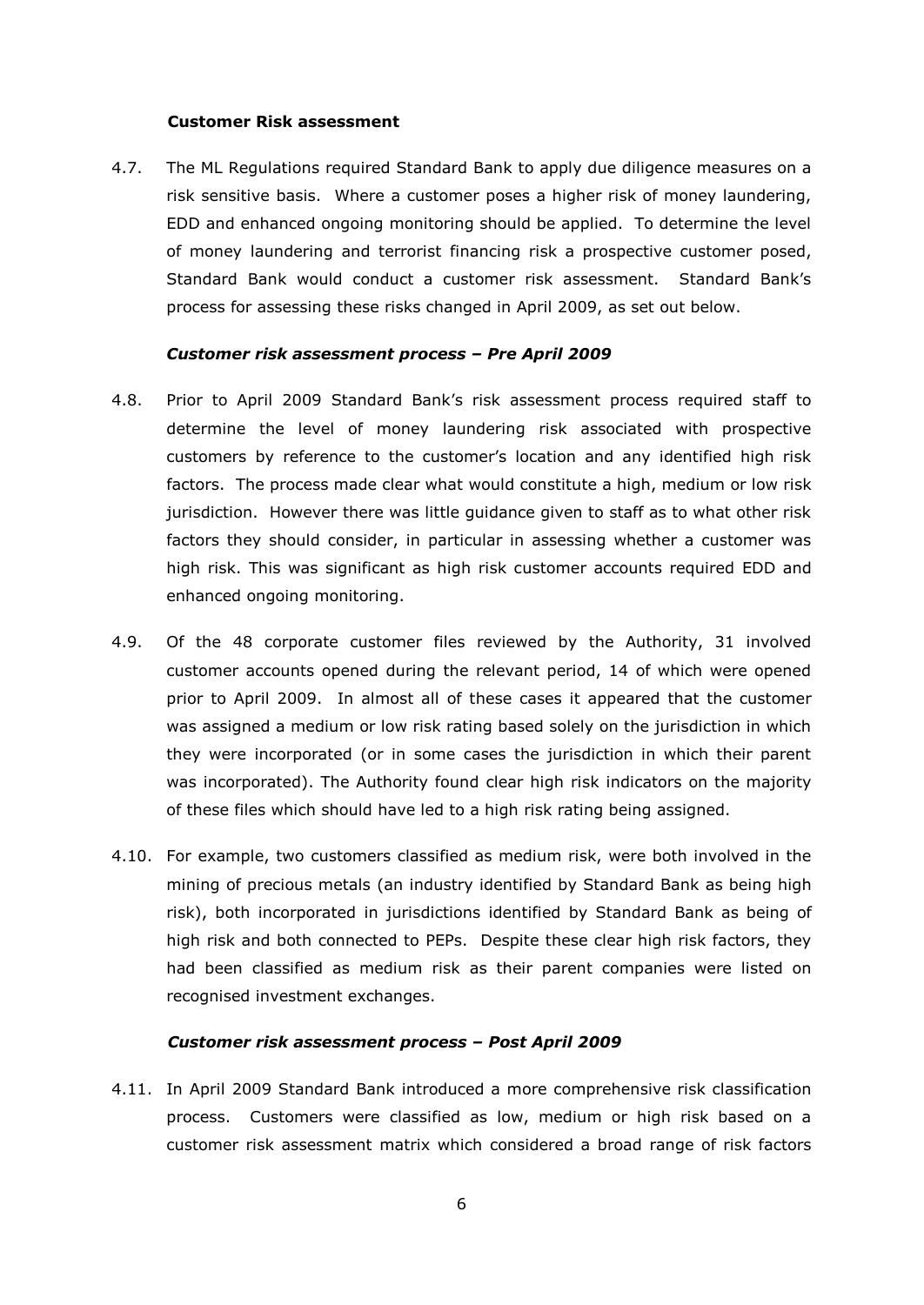relating to the customer's profile, the jurisdiction in which they operated, their business activities, and the products and services being offered to them.

- 4.12. However, while this improved the process by which staff classified customers as low, medium or high risk, in practice this classification did not directly feed into the level of due diligence carried out on files. Of the 48 files reviewed by the Authority, 17 involved customer accounts opened after April 2009. The Authority found that 15 of these customer accounts were correctly classified as high risk, and so should have been subjected to EDD.
- 4.13. Standard Bank did in many cases take some steps towards applying EDD. This included for example, verifying the customer's business activities with documentary evidence. However, in the majority of the cases reviewed by the Authority this level of EDD was not sufficient given the risks involved. For example, Standard Bank did not consistently verify the customer's and/or related PEP's source of wealth or the funds to be used in business relationship as required by its policies.
- 4.14. The decision as to the level of due diligence was separate from the risk rating and remained heavily influenced by the jurisdiction in which the customer was incorporated. For example, a number of customers deemed to pose a high risk of money laundering did not have a sufficient level of EDD applied to them by virtue of being incorporated in a low or medium risk jurisdiction.

### **Enhanced due diligence**

- 4.15. The ML Regulations stipulate that EDD must be applied in certain circumstances and in any situation which, by its nature, presents a higher risk of money laundering.
- 4.16. Standard Bank's policies set out various steps that staff were required to carry out or consider when applying EDD. These included verifying with documentary evidence corporate ownership structures, the customer's (and where applicable the associated PEP's) source of wealth and the source of funds to be used in the relationship.
- 4.17. Standard Bank carried out due diligence for all new customers and in many cases attempted to apply EDD. However, as a result of the issues with Standard Bank's risk assessment process explained above, in the majority of the files that the Authority reviewed the level of EDD was insufficient given the risks involved. In a number of cases the Authority found clear deficiencies, such as corporate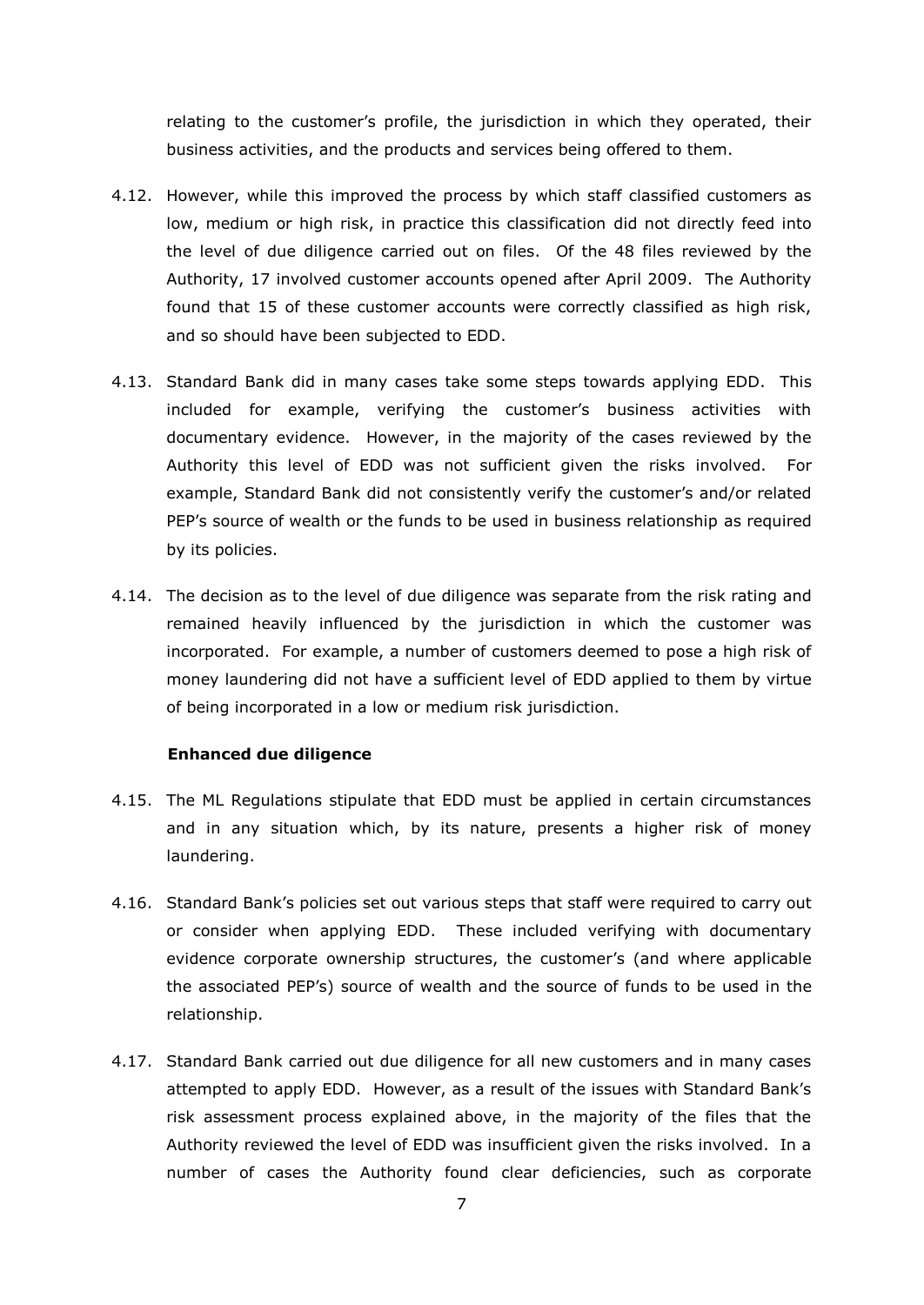customers' source of wealth not being verified and corporate ownership structures not being fully verified with documentary evidence as required by Standard Bank's policies.

4.18. For example, in one of the files reviewed, the customer, a listed company in a high risk jurisdiction, operating in a high risk industry, was majority owned by a private company. Although Standard Bank believed it knew the identity of the customer's ultimate beneficial owner, it was unable to obtain sufficient documentary evidence to verify the ownership structure of the privately owned parent company. A request to waive this verification requirement was made to Standard Bank's compliance department. The waiver was granted on the basis that:

*"[The Company] is a well-established, managed and listed company in [High Risk Jurisdiction]. Although, we do not have all the details of single largest shareholder of the company, the founder and his brother remained the key men of the company. Lacking of such information would not have a significant negative impact on our bank's position as compared with [Company's] other existing banks."* 

4.19. The failure to verify the ownership structure of this high risk customer meant Standard Bank could not be certain who it was conducting business with, creating an unacceptable risk of handling the proceeds of crime.

## **Application of Simplified Due Diligence**

- 4.20. The ML Regulations identify specific situations where a firm is not required to apply due diligence, such as where the customer is a credit or financial institution subject to the requirements of the Money Laundering Directive 2005, or where a customer is listed on a regulated market. This provision however, is subject to the requirement that firms must nevertheless apply on a risk sensitive basis EDD and enhanced ongoing monitoring in specific situations, such as where the customer is identified as being a PEP, or in situations where by its nature can present a higher risk of money laundering or terrorist financing.
- 4.21. The Authority identified five files in its review opened during the relevant period which qualified for simplified due diligence for customer identification purposes. Four of these files had been classified by Standard Bank as posing a high risk of money laundering or terrorist financing and the fifth was classified as low risk despite high risk indicators recorded in the customer risk assessment which should have resulted in a high rating being applied. As such, although they may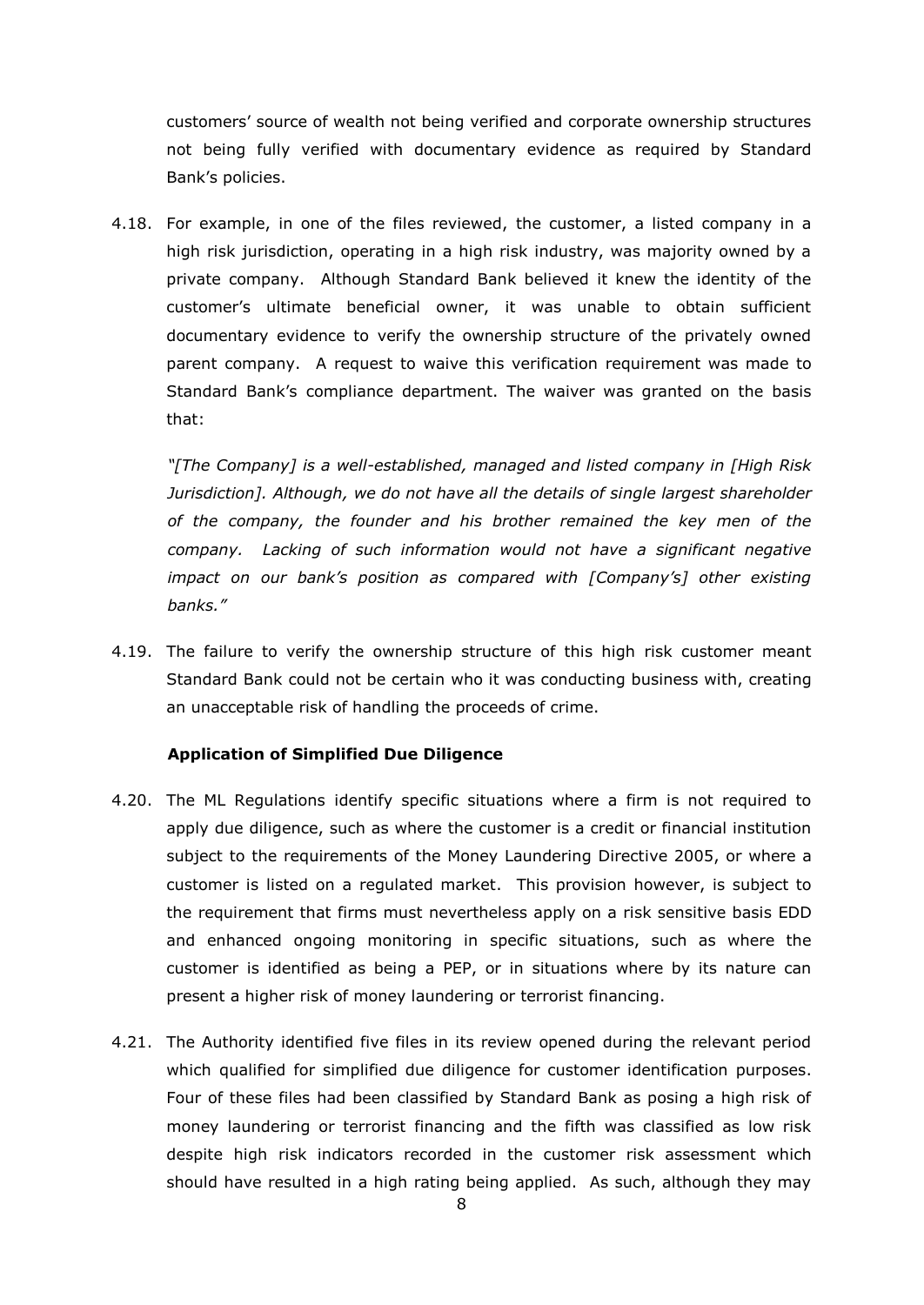have qualified for simplified due diligence for customer identification purposes, in order for Standard Bank to understand the risks posed by each customer they should still have been subjected to EDD. While Standard Bank did recognise the risk associated with the customers merited undertaking additional due diligence, for example in one case by commissioning a third party report on three of the company's beneficial owners, it did not do this to the standard required by its own policies.

## **Ongoing monitoring**

- 4.22. In accordance with the ML Regulations, a firm must conduct ongoing monitoring of all business relationships. Ongoing monitoring is a separate, but related, obligation from the requirement to carry out due diligence.
- 4.23. Ongoing monitoring includes keeping relevant customer information up to date through regular reviews of the customer relationship and monitoring of customer transactions to ensure that they are consistent with the firm's knowledge of the customer, its business and risk profile. A firm must scrutinise a customer's transactions on a risk-sensitive basis to identify any unusual or suspicious activity that may be related to money laundering.
- 4.24. Throughout the relevant period, Standard Bank undertook manual and automated monitoring of customer transactions. However, Standard Bank was behind in its reviews of customer relationships.
- 4.25. Standard Bank's policies and procedures set out the minimum requirements of what customer reviews should include, as well as requiring that appropriate records of the work undertaken and results be maintained. In accordance with these policies and procedures, Standard Bank was required to review high risk customer relationships annually, medium risk relationships every two years and low risk relationships every three years.
- 4.26. Of the 48 customer files reviewed by the Authority, 38 should have been subject to at least one review during the relevant period. However, in all but two files, the Authority found significant gaps in the frequency of reviews, most of which significantly exceeded the limits for frequency set out in Standard Bank's policies.
- 4.27. This included a customer identified as posing a high risk of money laundering, which as such should have been reviewed annually, but was reviewed only twice in more than six and a half years. The Authority also noted six customers deemed to require review every six months, which had not been reviewed at all during the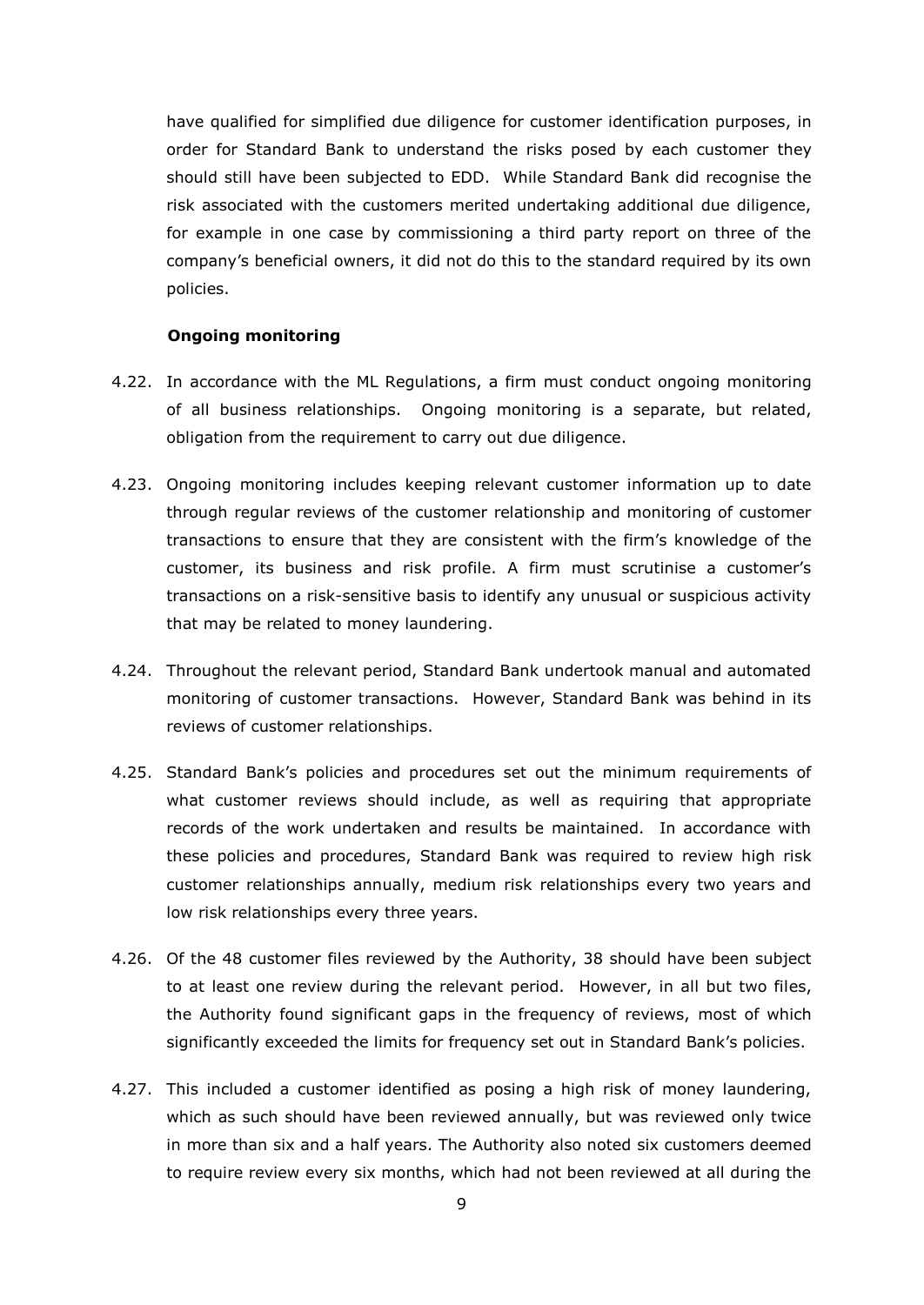relevant period, despite the relevant accounts being open for at least a year and in some cases over three years.

- 4.28. This failing was systemic across Standard Bank, impacting 4,300 of its 5,339 customers (80%).
- 4.29. These failings meant that changes to a customer's risk profile, including those that had the potential to increase significantly the money laundering risks posed by the customer, would not necessarily have been highlighted and given full consideration. They may also have had an impact on Standard Bank's ability to conduct effective transaction monitoring.

## **5. FAILINGS**

- 5.1. The statutory and regulatory provisions relevant to this Decision Notice are referred to in the Annex to this Notice.
- 5.2. During the relevant period Standard Bank failed to comply with Regulation 20(1) of the ML Regulations because it failed to take reasonable care to ensure that all aspects of its AML policies and procedures were applied appropriately and consistently in relation to corporate customers connected to PEPs. This meant that Standard Bank did not consistently:
	- (1) demonstrate that all relevant risk factors had been taken into account when determining the level of money laundering risk that prospective corporate customers posed;
	- (2) apply appropriate risk ratings to corporate customers given the identified risk factors;
	- (3) carry out adequate EDD measures before establishing business relationships with corporate customers that had connections with PEPs; and
	- (4) conduct the appropriate level of ongoing monitoring of existing customer files periodically to ensure the information and risk assessment was up-todate and that the activity on accounts was consistent with expected activity.
- 5.3. These weaknesses in Standard Bank's AML systems and controls resulted in an unacceptable risk that Standard Bank could have been used by corporate customers to launder the proceeds of crime.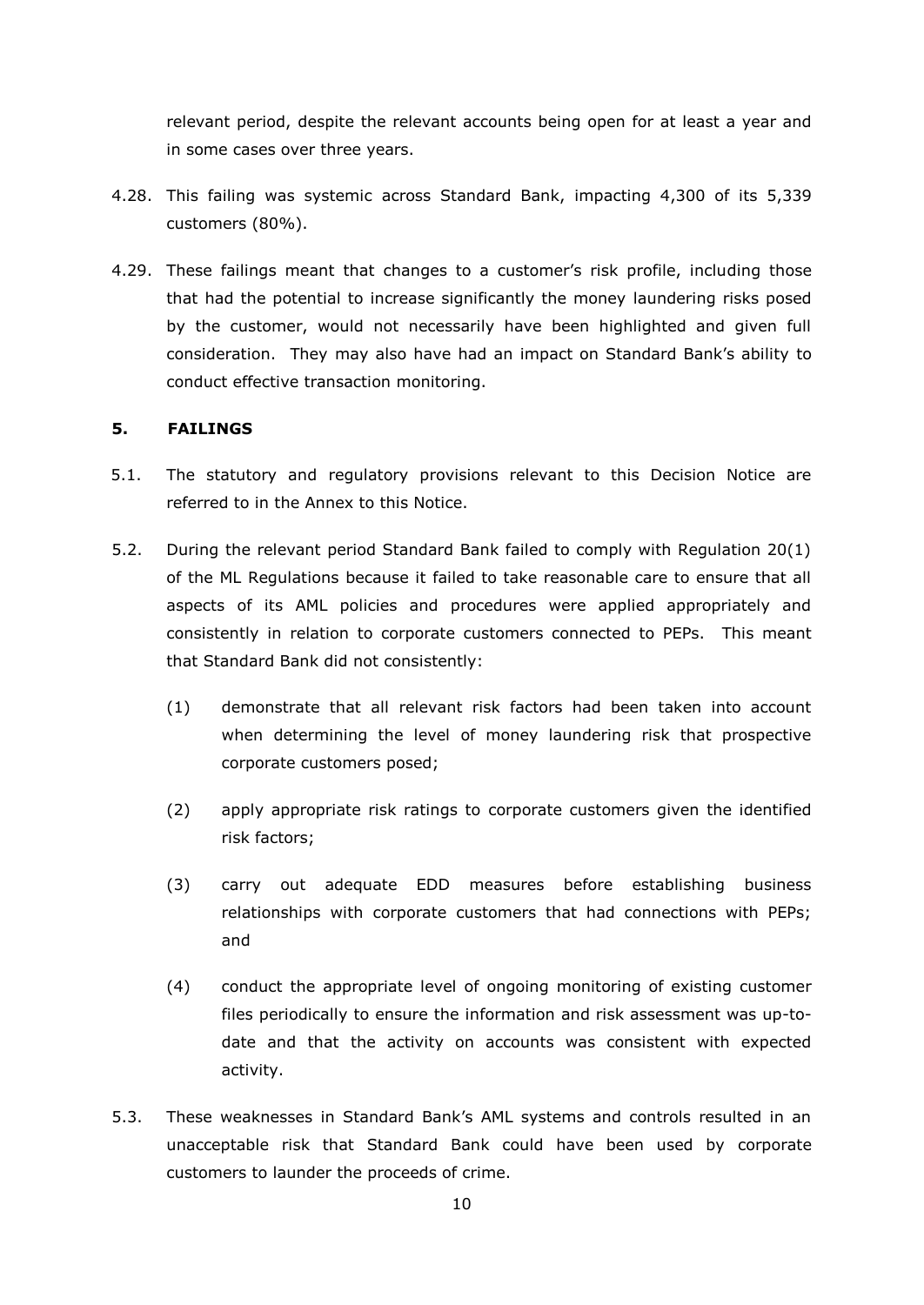5.4. As well as Regulation 20(1), Standard Bank's conduct failed to comply with ML Regulations  $7(1)$  to  $(3)$ ,  $8(1)$  and  $(3)$  and  $14(1)$ .

# **6. SANCTION**

- 6.1. Regulation 42(1) of the ML Regulations provides that the Authority may impose a penalty of such amount as it considers appropriate on a relevant person who fails to comply with the ML Regulations at issue in this Notice.
- 6.2. The Authority has concluded that a financial penalty is the appropriate sanction in the circumstances of this particular case.
- 6.3. Paragraph 19.82 of the Enforcement Guide states that, when imposing or determining the level of a financial penalty under the ML Regulations, the Authority's policy includes having regard, where relevant, to relevant factors in DEPP 6.2.1G and DEPP 6.5 to DEPP 6.5D.
- 6.4. The Authority's policy for imposing a financial penalty is set out in Chapter 6 of DEPP. Changes to DEPP were introduced on 6 March 2010. Given that Standard Bank's misconduct occurred both before and after that date, the Authority has had regard to the provisions of DEPP in force before and after that date.

## **Failings prior to 6 March 2010**

6.5. In determining the financial penalty to be attributed to Standard Bank's misconduct prior to 6 March 2010, the Authority has had particular regard to the following:

## *Deterrence*

6.6. The principal purpose of a financial penalty is to promote high standards of regulatory conduct by deterring firms who have breached regulatory requirements from committing further contraventions, helping to deter other firms from committing contraventions and demonstrating generally to firms the benefits of compliant behaviour.

## *The nature, seriousness and impact of the breach*

6.7. The Authority has had regard to the seriousness of the failure to comply with the ML Regulations, including the nature of the requirements breached and the number and duration of the breaches. While the Authority notes that Standard Bank improved its customer risk assessment process in April 2009, for the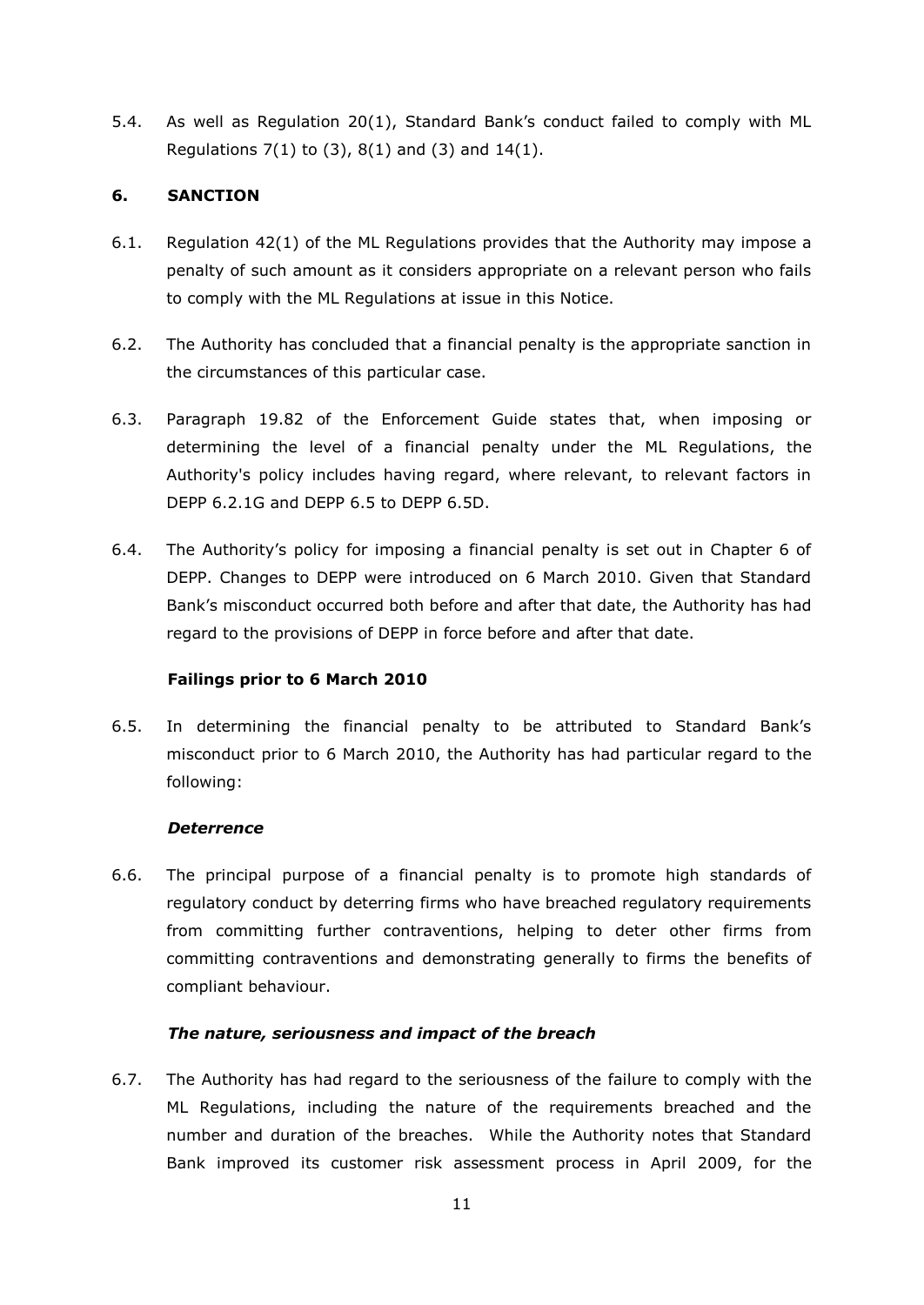reasons set out in paragraph 2.8 of this notice, the Authority considers that Standard Bank's failings are of a serious nature.

# *The extent to which the failings were deliberate or reckless*

6.8. The Authority does not consider that Standard Bank deliberately or recklessly contravened regulatory requirements.

# *The size and resources of the firm*

6.9. The Authority has considered Standard Bank's size and financial resources. There is no evidence to suggest that Standard Bank is unable to pay the penalty.

# *Disciplinary record and compliance history*

6.10. The Authority has taken into account the fact that Standard Bank has not been the subject of previous disciplinary action.

# *Conduct following the breach*

6.11. Since the commencement of the Authority's investigation, Standard Bank has worked in an open and cooperative manner with the Authority.

## *Other action taken by the Authority*

6.12. In determining whether and what financial penalty to impose on Standard Bank, the Authority has taken into account action taken by the Authority in relation to other authorised persons for comparable behaviour.

## *Authority guidance and other published material*

6.13. Pursuant to Regulation 42(3), the Authority has had regard to whether Standard Bank followed the relevant provisions of the JMLSG Guidance when considering whether to take action in respect a failure to comply with the ML Regulations.

## *Penalty for breaches prior to 6 March 2010*

6.14. Taking the above factors into consideration, the Authority considers a financial penalty of £3,000,000 is appropriate in relation to Standard Bank's failings in the period prior to 6 March 2010.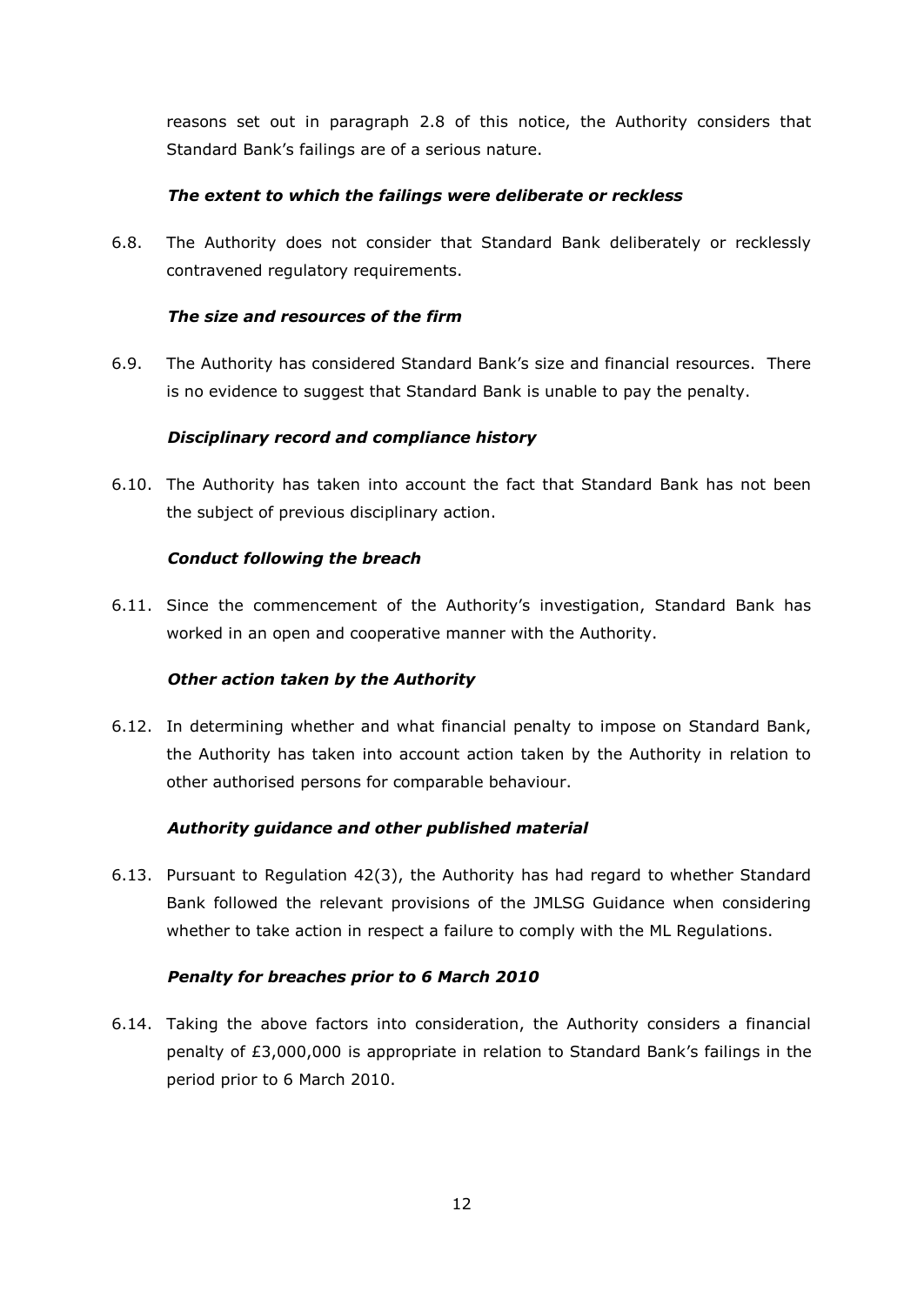## **Failings on or after 6 March 2010**

6.15. In respect of conduct occurring on or after 6 March 2010, the Authority applies a five-step framework to determine the appropriate level of financial penalty. DEPP 6.5A sets out the details of the five-step framework that applies in respect of financial penalties imposed on firms.

## *Step 1: disgorgement*

- 6.16. Pursuant to DEPP 6.5A.1G, at Step 1 the Authority seeks to deprive a firm of the financial benefit derived directly from the breach where it is practicable to quantify this. The Authority has not identified any financial benefit that Standard Bank derived directly from its failings.
- 6.17. Step 1 is therefore £0.

#### *Step 2: the seriousness of the failings*

- 6.18. Pursuant to DEPP 6.5A.2G, at Step 2 the Authority determines a figure that reflects the seriousness of the failings. Where the amount of revenue generated by a firm from a particular product line or business area is indicative of the harm or potential harm that its breach may cause, that figure will be based on a percentage of the firm's revenue from the relevant products or business area.
- 6.19. The Authority considers that the revenue generated by Standard Bank is indicative of the harm or potential harm caused by its failings. The Authority considers Standard Bank's relevant revenue for this period to be £50,253,520.
- 6.20. In deciding on the percentage of the relevant revenue that forms the basis of the Step 2 figure, the Authority considers the seriousness of the breach and chooses a percentage between 0% and 20%. This range is divided into five fixed levels which represent, on a sliding scale, the seriousness of the failings; the more serious the failings, the higher the level. For penalties imposed on firms there are the following five levels:

Level  $1 - 0%$ Level 2 – 5% Level  $3 - 10%$ Level 4 – 15% Level 5 – 20%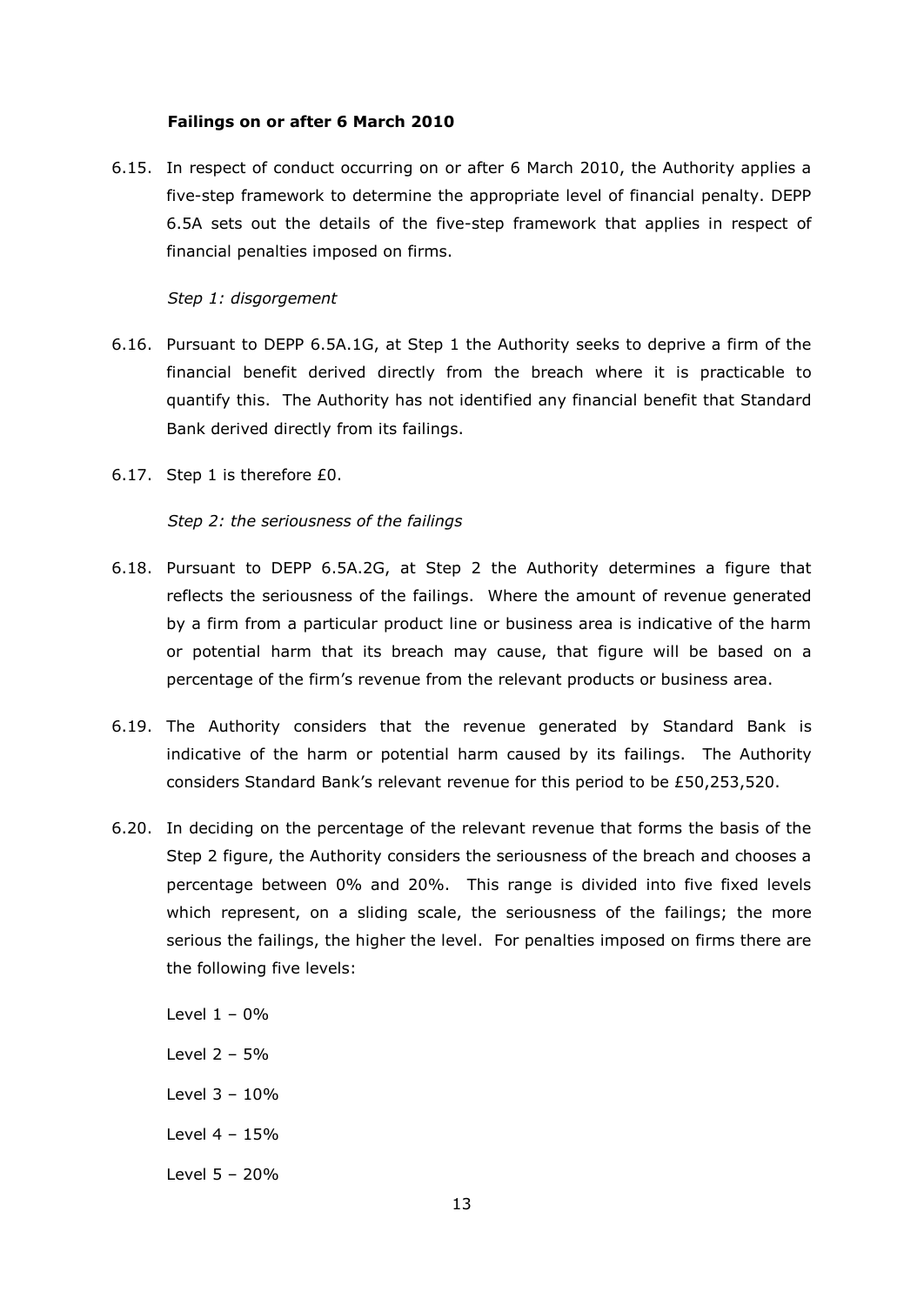- 6.21. In assessing the seriousness level, the Authority takes into account various factors which reflect the impact and nature of the breach, and whether it was committed deliberately or recklessly. DEPP 6.5A.2G(11) lists factors likely to be considered 'level 4 or 5 factors'. Of these, the Authority considers the following factors to be relevant:
	- (1) "*the breach revealed serious or systemic weaknesses in the firm's procedures or in the management systems or internal controls relating to all or part of the firm's business*." Standard Bank's failings relating to ongoing monitoring were systemic: they applied to all of its corporate customers and were not limited those that had connections with PEPs.
	- (2) "*the breach created a significant risk that financial crime would be facilitated, occasioned or otherwise occur*." While the Authority's investigation did not assess whether any of Standard Bank's clients were involved in criminal activity, Standard Bank's failings created an unacceptable risk that it could have handled the proceeds of crime.
- 6.22. Taking all of these factors into account, the Authority considers the seriousness of the failings to be level 4 and so the Step 2 figure is 15% of £50,253,520.
- 6.23. Step 2 is therefore £7,538,028.

*Step 3: mitigating and aggravating factors*

- 6.24. Pursuant to DEPP 6.5A.3G, at Step 3 the Authority may increase or decrease the amount of the financial penalty arrived at after Step 2, but not including any amount to be disgorged as set out in Step 1, to take into account factors which aggravate or mitigate the breach.
- 6.25. The Authority considers that the following factor aggravates the failings:
	- (1) The Authority has previously brought action against a number of firms for AML deficiencies and has stressed to the industry the importance of compliance with AML requirements.
- 6.26. The Authority considers that the following factor mitigates the failings:
	- (1) Standard Bank cooperated with the investigation and has taken significant steps at significant cost towards remediating the issues identified including seeking advice and assistance from external consultants.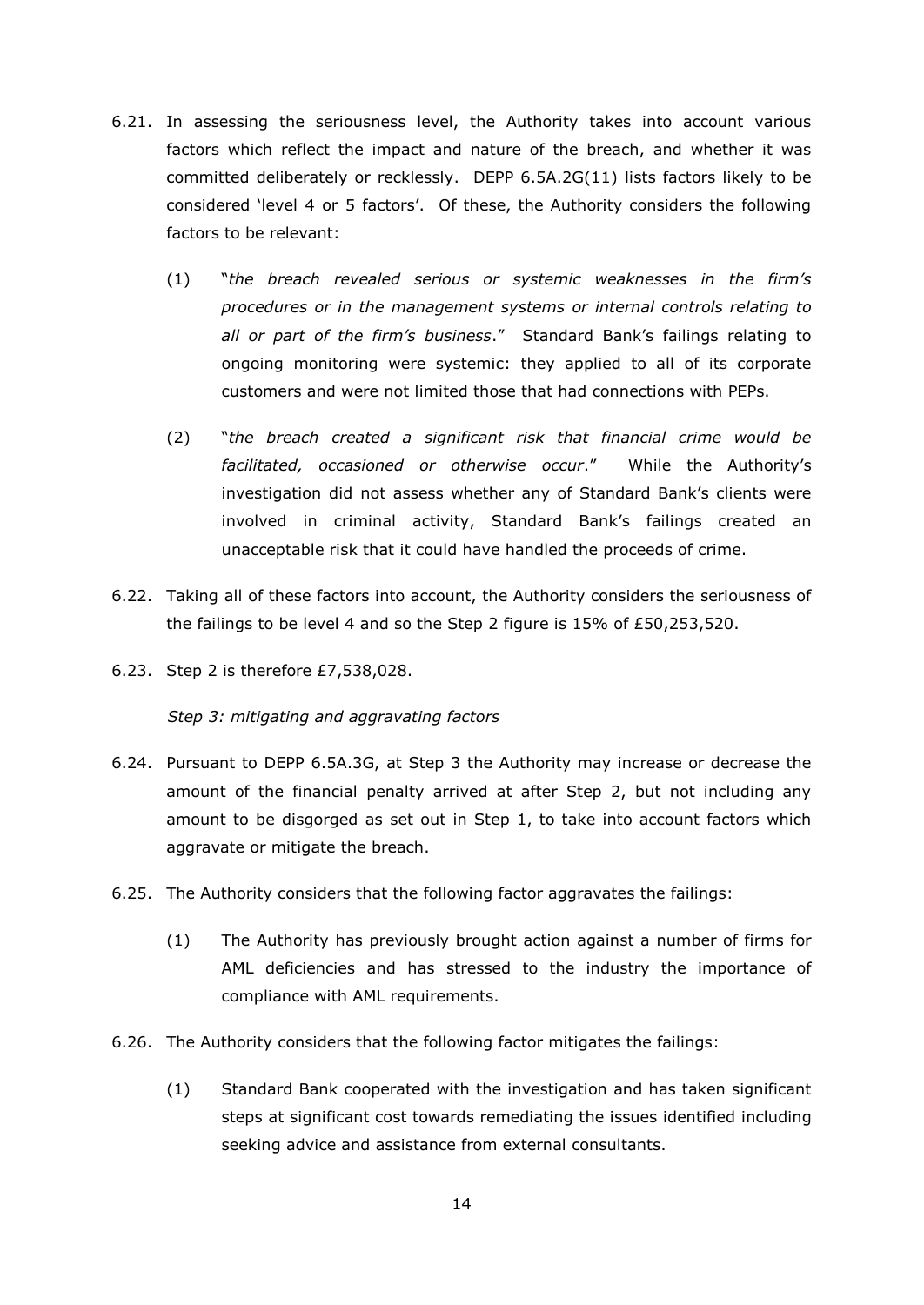- 6.27. Having taken into account these aggravating and mitigating factors, the Authority considers that the Step 2 figure should be increased by 5%.
- 6.28. Step 3 is therefore £7,914,929.

*Step 4: adjustment for deterrence*

- 6.29. Pursuant to DEPP 6.5A.4G, if the Authority considers the figure arrived at after Step 3 is insufficient to deter the firm who committed the breach, or others, from committing further or similar breaches, then the Authority may increase the penalty.
- 6.30. The Authority considers that the Step 3 figure of £7,914,929 represents a sufficient deterrent to Standard Bank and others, and so has not increased the penalty at Step 4.
- 6.31. Step 4 is therefore £7,914,929.

*Step 5: settlement discount*

- 6.32. Pursuant to DEPP 6.5A.5G, if the Authority and the firm on whom a penalty is to be imposed agree the amount of the financial penalty and other terms, DEPP 6.7 provides that the amount of the financial penalty which might otherwise have been payable will be reduced to reflect the stage at which the Authority and the firm reached agreement. The settlement discount does not apply to the disgorgement of any benefit calculated at Step 1.
- 6.33. The Authority and Standard Bank reached agreement at Stage 1 and so a 30% discount applies to the total financial penalty imposed for Standard Bank's failings.
- 6.34. The total financial penalty imposed, after Stage 1 discount, is therefore £7,640,400.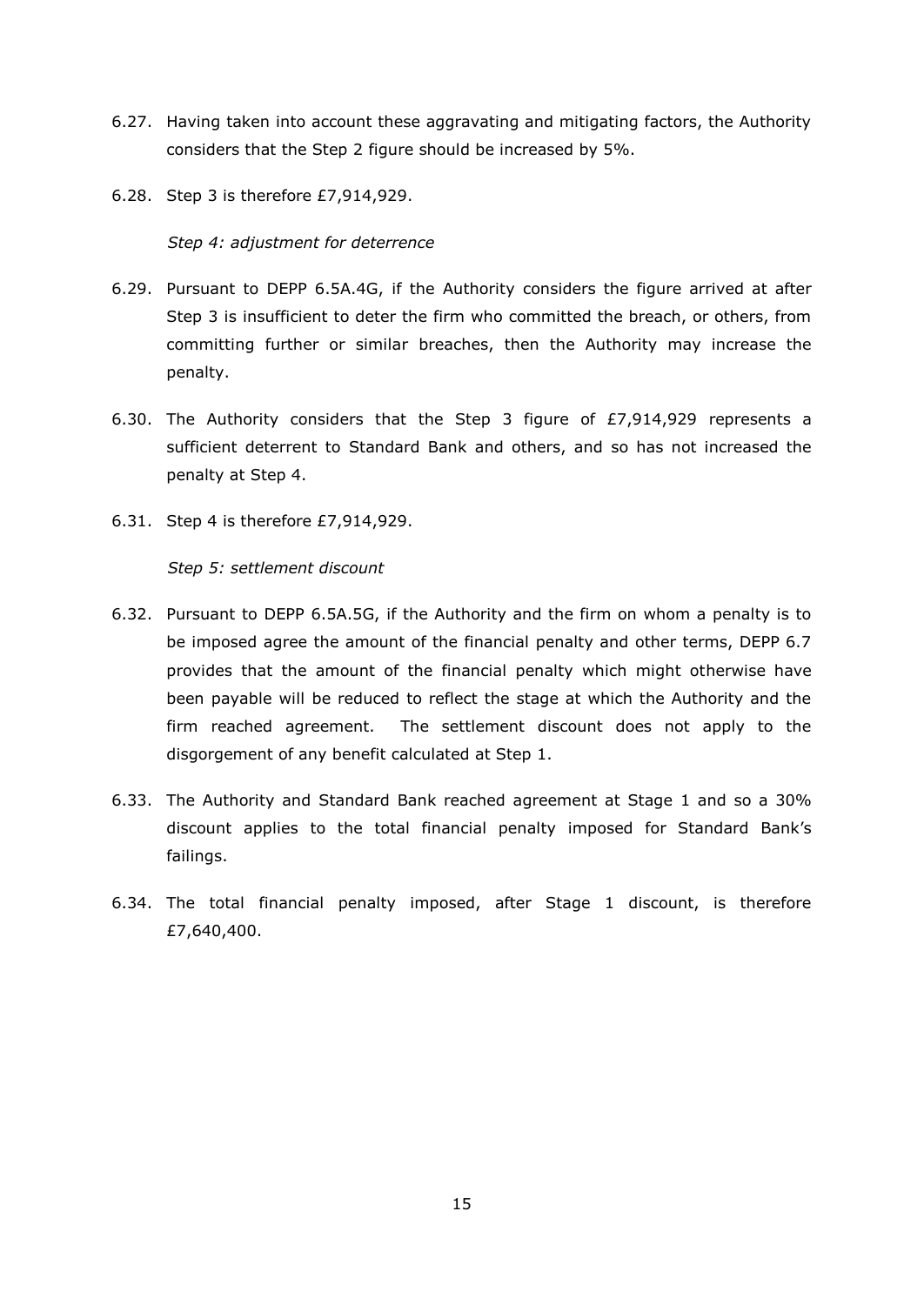## **7. PROCEDURAL MATTERS**

## **Decision maker**

- 7.1. The decision which gave rise to the obligation to give this Notice was made by the Settlement Decision Makers.
- 7.2. This Decision Notice is given in accordance with Regulation 42(7) of the ML Regulations.

## **Access to Evidence**

- 7.3. The Authority grants to the person to whom this Notice is given access to:
	- (1) the material upon which the Authority has relied in deciding to give this Notice; and
	- (2) any secondary material which, in the opinion of the Authority, might undermine that decision.
- 7.4. There is no such secondary material.

## **Manner of and time for payment**

7.5. The financial penalty must be paid in full by Standard Bank to the Authority by no later than 5 February 2014, 14 days from the date of the Decision Notice.

## **If the financial penalty is not paid**

7.6. If all or any of the financial penalty is outstanding on 6 February 2014, the Authority may recover the outstanding amount as a debt owed by Standard Bank and due to the Authority.

## **Publicity**

7.7. The Authority will publish such information about the matter to which this Decision Notice relates as the Authority considers appropriate. The information may be published in such manner as the Authority considers appropriate. However, the Authority will not publish information if such publication would, in the opinion of the Authority, be unfair to the person to whom this Decision Notice relates or prejudicial to the interests of consumers or detrimental to the stability of the UK financial system.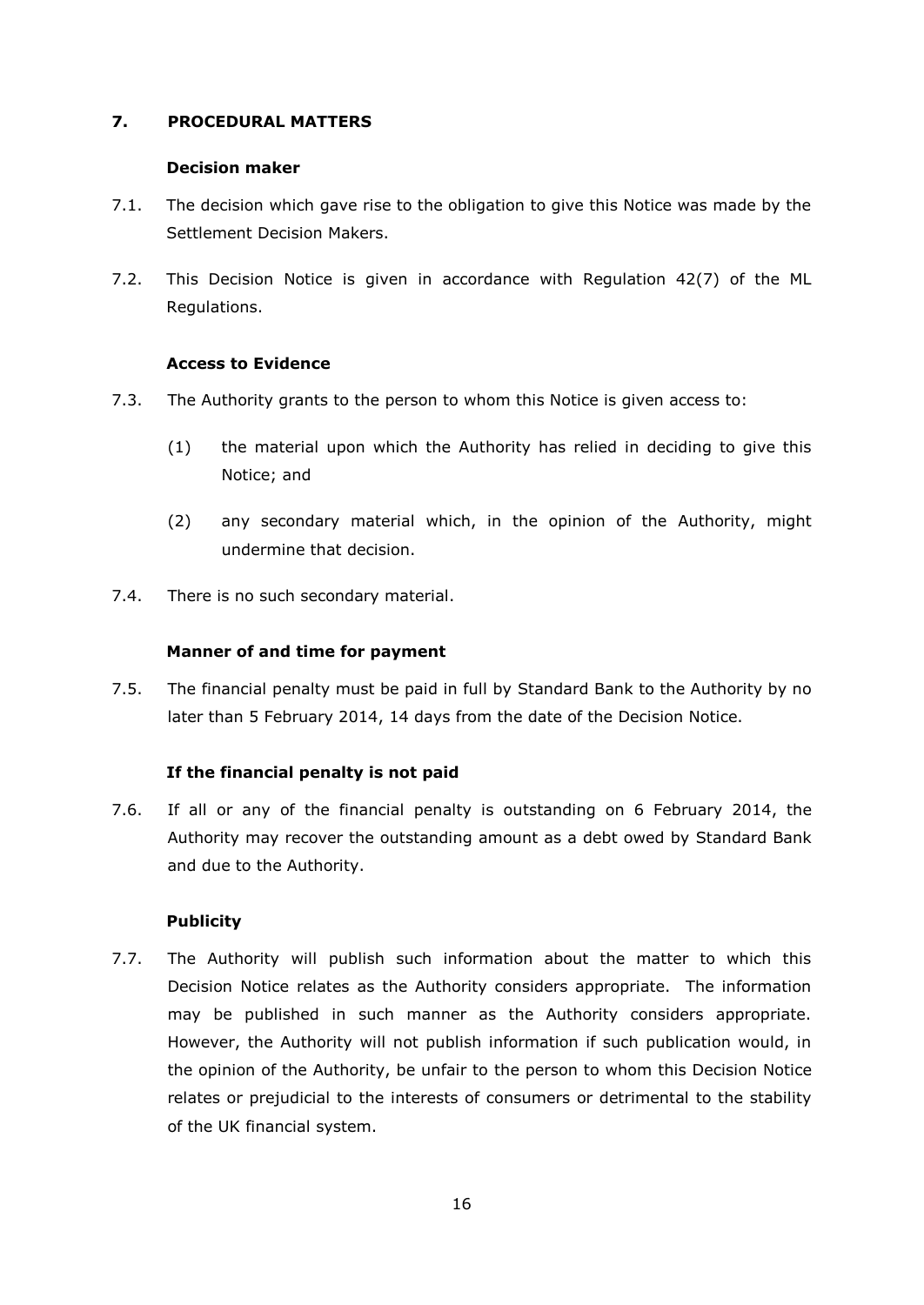# **Authority contacts**

7.8. For more information concerning this matter generally, contact Guy Wilkes at the Authority (direct line: 020 7066 7574).

Tracey McDermott

Settlement Decision Maker, acting for and on behalf of the Authority

Nausicaa Delfas

Settlement Decision Maker, acting for and on behalf of the Authority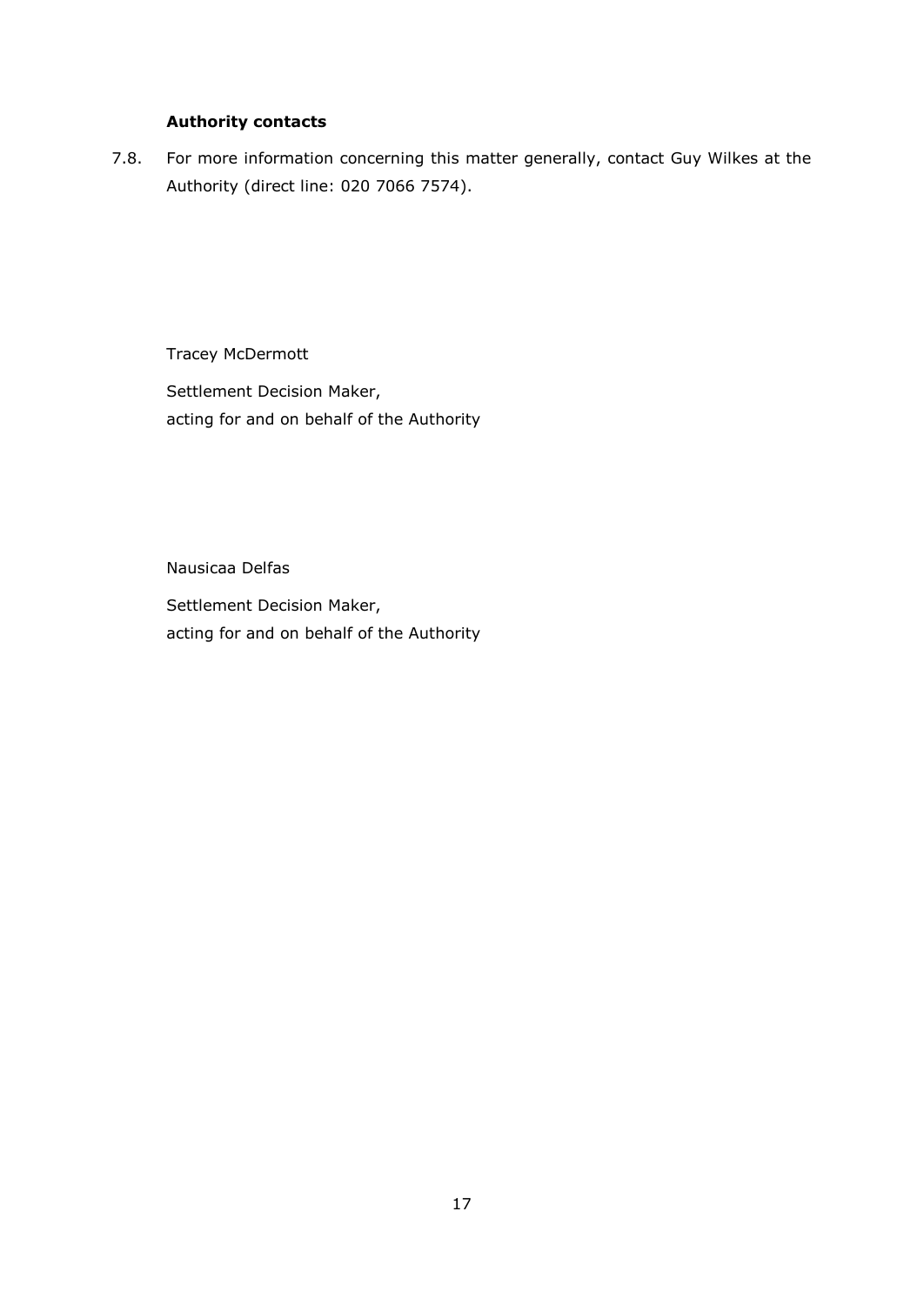#### **ANNEX**

#### **Relevant extracts from the Money Laundering Regulations 2007**

#### *Meaning of customer due diligence measures*

1. Regulation 5 states:

*"Customer due diligence measures" means—*

- *(a) identifying the customer and verifying the customer's identity on the basis of documents, data or information obtained from a reliable and independent source;*
- *(b) identifying, where there is a beneficial owner who is not the customer, the beneficial owner and taking adequate measures, on a risk-sensitive basis, to verify his identity so that the relevant person is satisfied that he knows who the beneficial owner is, including, in the case of a legal person, trust or similar legal arrangement, measures to understand the ownership and control structure of the person, trust or arrangement; and*
- *(c) obtaining information on the purpose and intended nature of the business relationship.*

#### *Meaning of beneficial owner*

- 2. Regulation 6 states:
	- *(1) In the case of a body corporate, "beneficial owner" means any individual who—*
		- *(a) as respects any body other than a company whose securities are listed on a regulated market, ultimately owns or controls (whether through direct or indirect ownership or control, including through bearer share holdings) more than 25% of the shares or voting rights in the body; or*
		- *(b) as respects any body corporate, otherwise exercises control over the management of the body.*
	- *(2) In the case of a partnership (other than a limited liability partnership), "beneficial owner" means any individual who—*
		- *(a) ultimately is entitled to or controls (whether the entitlement or control is direct or indirect) more than a 25% share of the capital or profits of the partnership or more than 25% of the voting rights in the partnership; or*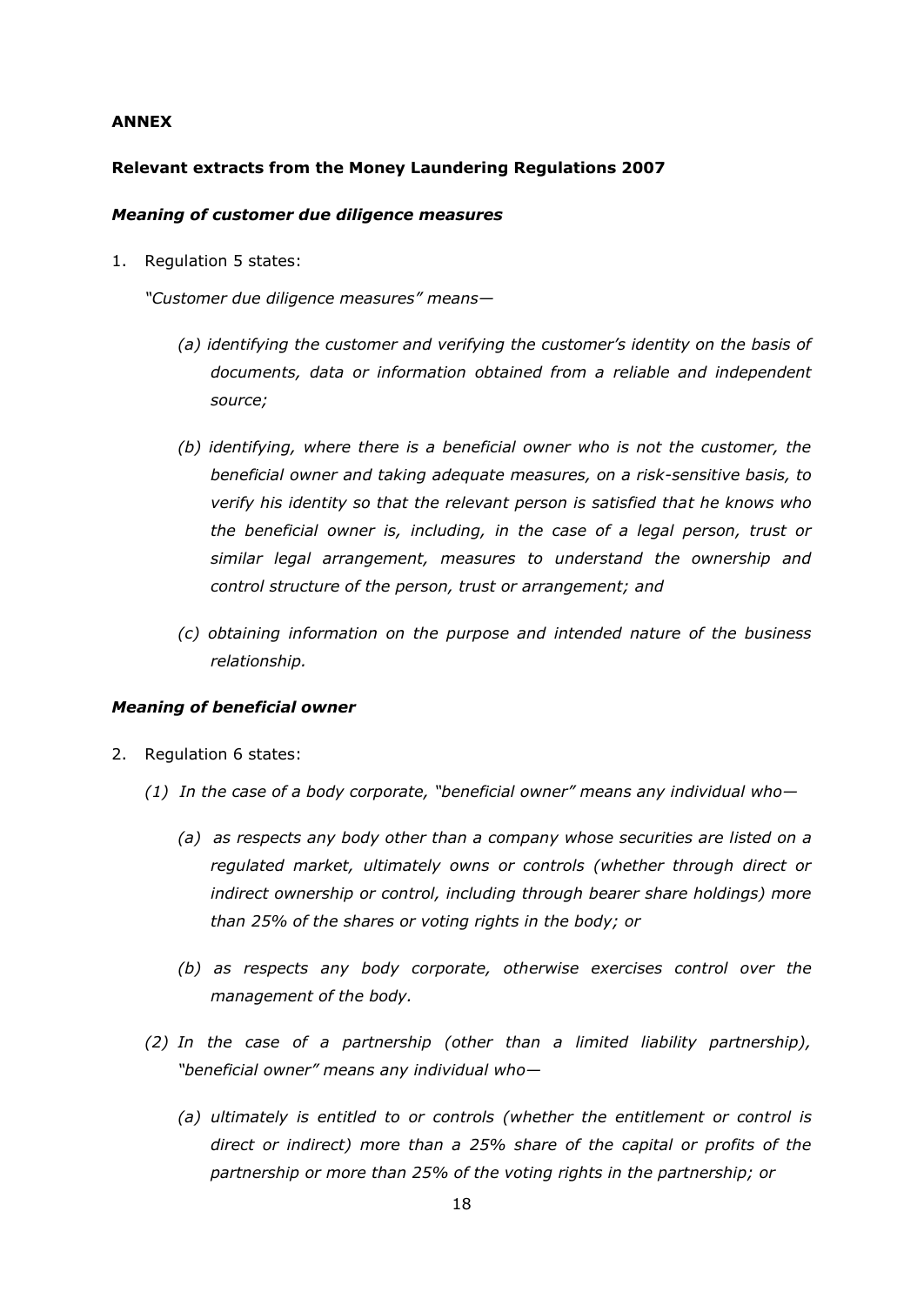*(b) otherwise exercises control over the management of the partnership.*

…

#### *Application of customer due diligence measures*

- 3. Regulation 7 states:
	- *(1) Subject to regulations 9, 10, 12, 13, 14, 16(4) and 17, a relevant person must apply customer due diligence measures when he—*
		- *(a) establishes a business relationship;*
		- *(b) carries out an occasional transaction;*
		- *(c) suspects money laundering or terrorist financing;*
		- *(d) doubts the veracity or adequacy of documents, data or information previously obtained for the purposes of identification or verification.*
	- *(2) Subject to regulation 16(4), a relevant person must also apply customer due diligence measures at other appropriate times to existing customers on a risksensitive basis.*
	- *(3) A relevant person must—*
		- *(a) determine the extent of customer due diligence measures on a risk-sensitive basis depending on the type of customer, business relationship, product or transaction; and*
		- *(b) be able to demonstrate to his supervisory authority that the extent of the measures is appropriate in view of the risks of money laundering and terrorist financing.*

…

#### *Ongoing monitoring*

- 4. Regulation 8 states:
	- *(1) A relevant person must conduct ongoing monitoring of a business relationship.*
	- *(2) "Ongoing monitoring" of a business relationship means—*
		- *(a) scrutiny of transactions undertaken throughout the course of the relationship*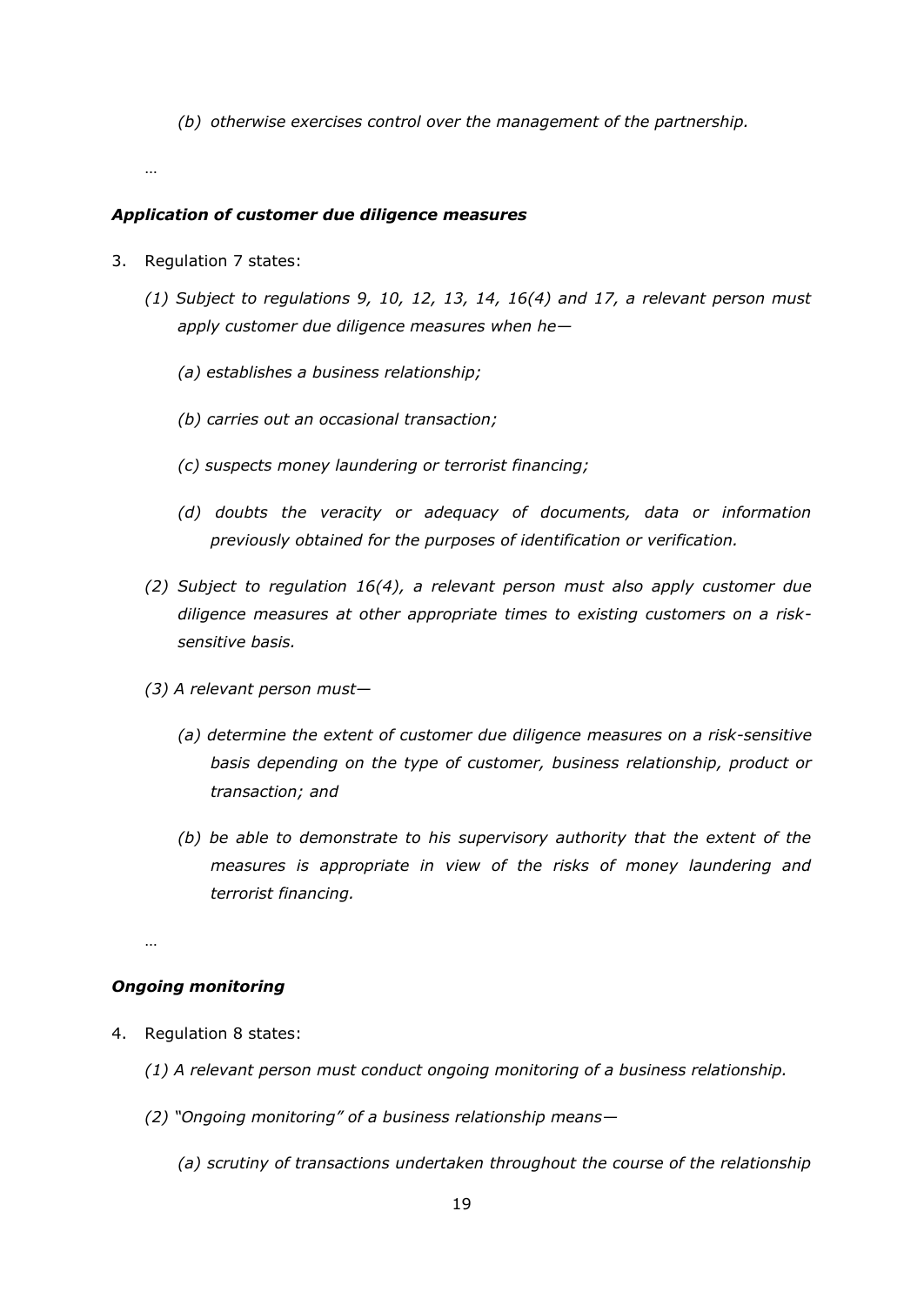*(including, where necessary, the source of funds) to ensure that the transactions are consistent with the relevant person's knowledge of the customer, his business and risk profile; and* 

- *(b) keeping the documents, data or information obtained for the purpose of applying customer due diligence measures up-to-date.*
- *(3) Regulation 7(3) applies to the duty to conduct ongoing monitoring under paragraph (1) as it applies to customer due diligence measures.*

## *Simplified due diligence*

- 5. Regulation 13 states:
	- *(1) A relevant person is not required to apply customer due diligence measures in the circumstances mentioned in regulation 7(1)(a), (b) or (d) where he has reasonable grounds for believing that the customer, transaction or product related to such transaction, falls within any of the following paragraphs.*
	- *(2) The customer is—*
		- *(a) a credit or financial institution which is subject to the requirements of the money laundering directive; or*
		- *(b) a credit or financial institution (or equivalent institution) which—*
			- *(i) is situated in a non-EEA state which imposes requirements equivalent to those laid down in the money laundering directive; and*
			- *(ii) is supervised for compliance with those requirements.*
	- *(3) The customer is a company whose securities are listed on a regulated market subject to specified disclosure obligations.*

…

## *Enhanced customer due diligence and ongoing monitoring*

- 6. Regulation 14 states:
	- *(1) A relevant person must apply on a risk sensitive basis enhanced customer due diligence measures and enhanced ongoing monitoring –*
		- *(a) In accordance with paragraphs (2) to (4);*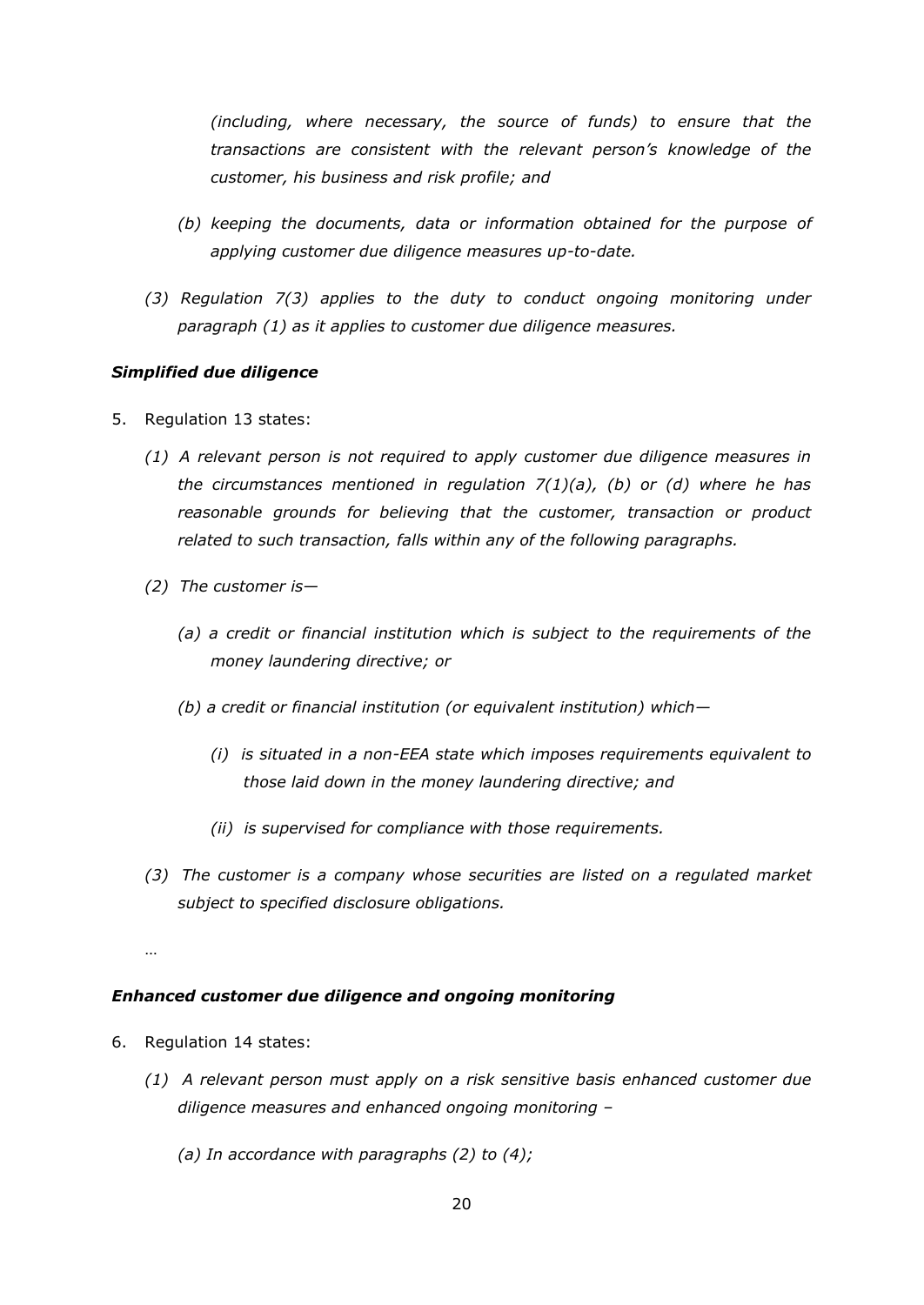*(b) In any other situation which by its nature can present a higher risk of money laundering or terrorist financing.*

…

#### *Policies and procedures*

- 7. Regulation 20 states:
	- *(1) A relevant person must establish and maintain appropriate and risk-sensitive policies and procedures relating to-*
		- *(a) customer due diligence measures and ongoing monitoring;*
		- *(b) reporting;*
		- *(c) record-keeping;*
		- *(d) internal control;*
		- *(e) risk assessment and management;*
		- *(f) the monitoring and management of compliance with, and the internal communication of, such policies and procedures,*

*in order to prevent activities related to money laundering and terrorist financing.* 

- *(2) The policies and procedures referred to in paragraph (1) include policies and procedures-*
	- *(a) which provide for the identification and scrutiny of-.*
		- *(i) complex or unusually large transactions;*
		- *(ii) unusual patterns of transactions which have no apparent economic or visible lawful purpose; and*
		- *(iii) any other activity which the relevant person regards as particularly likely by its nature to be related to money laundering or terrorist financing;*
	- *(b) which specify the taking of additional measures, where appropriate, to prevent the use for money laundering or terrorist financing of products and transactions which might favour anonymity;*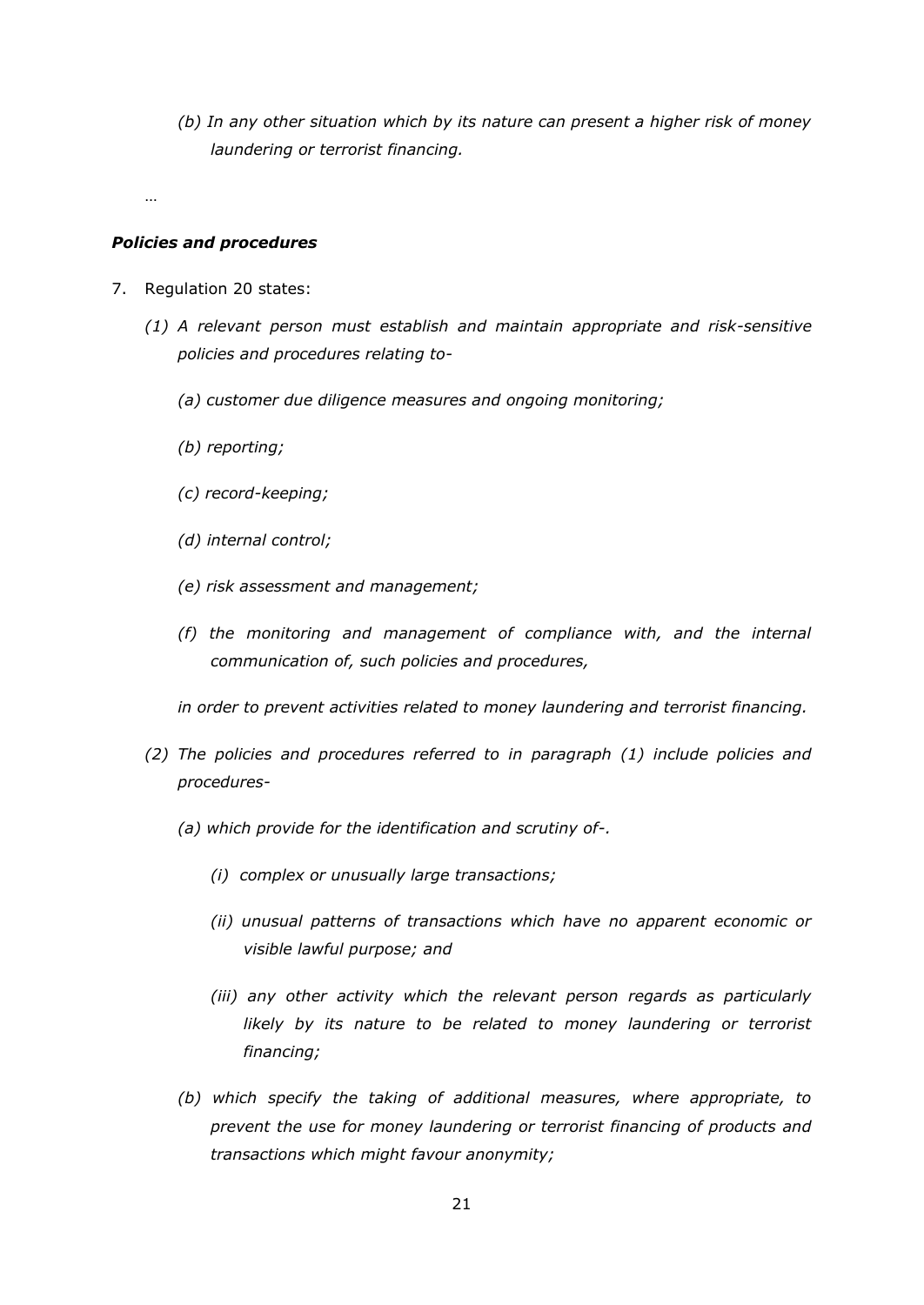*(c) to determine whether a customer is a politically exposed person;*

…

## *Power to impose civil penalties*

- 8. Regulation 42 states:
	- *(1) A designated authority may impose a penalty of such amount as it considers appropriate on a relevant person who fails to comply with any requirement in regulation 7(1), (2) or (3), 8(1) or (3), 9(2), 10(1), 11(1), 14(1), 15(1) or (2), 16(1), (2), (3) or (4), 19(1), (4), (5) or (6), 20(1), (4) or (5), 21, 26, 27(4) or 33 or a direction made under regulation 18 and, for this purpose, "appropriate" means effective, proportionate and dissuasive.*
	- *(2) The designated authority must not impose a penalty on a person under paragraph (1) where there are reasonable grounds for it to be satisfied that the person took all reasonable steps and exercised all due diligence to ensure that the requirement would be complied with.*
	- *(3) In deciding whether a person has failed to comply with a requirement of these Regulations, the designated authority must consider whether he followed any relevant guidance which was at the time—*
		- *(a) issued by a supervisory authority or any other appropriate body;*
		- *(b) approved by the Treasury; and*
		- *(c) published in a manner approved by the Treasury as suitable in their opinion to bring the guidance to the attention of persons likely to be affected by it.*
	- *(4) In paragraph (3), an "appropriate body" means any body which regulates or is representative of any trade, profession, business or employment carried on by the [person].*
	- *(5) …*
	- *(6) Where the Authority, the OFT or DETI proposes to impose a penalty under this regulation, it must give the person notice of—*
		- *(a) its proposal to impose the penalty and the proposed amount;*
		- *(b) the reasons for imposing the penalty; and*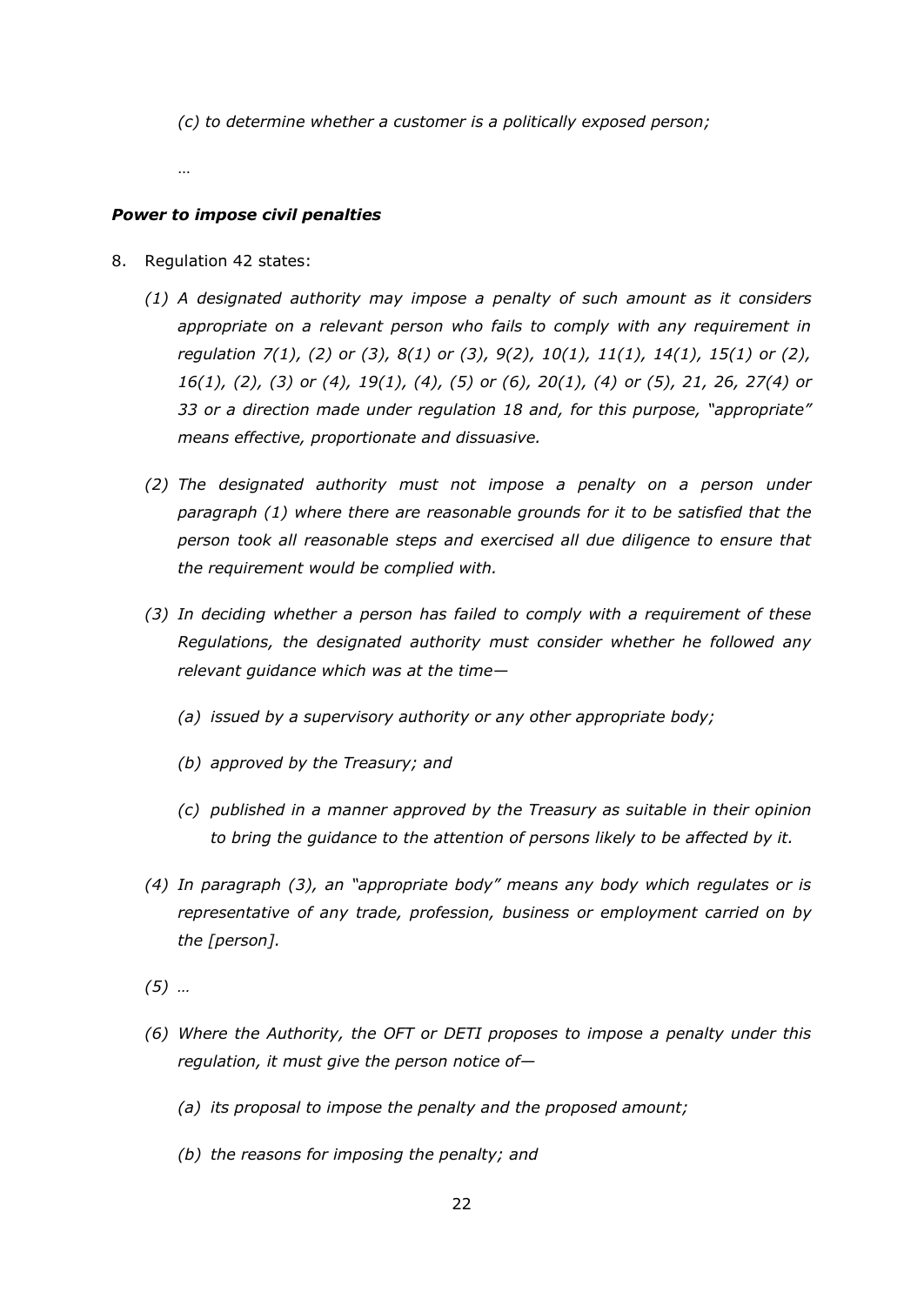*(c) the right to make representations to it within a specified period (which may not be less than 28 days).*

*(7) …*

*(8) A penalty imposed under this regulation is payable to the designated authority which imposes it.*

## **Relevant extracts from the JMLSG Guidance**

## *Part I, Chapter 5.3 Application of CDD measures*

1. Paragraph 5.3.11 states:

*The verification requirements under the ML Regulations are, however, different as between a customer and a beneficial owner. The identity of a customer must be verified on the basis of documents, data or information obtained from a reliable and independent source. The obligation to verify the identity of a beneficial owner is for the firm to take risk-based and adequate measures so that it is satisfied that it knows who the beneficial owner is. It is up to each firm to consider whether it is appropriate, in light of the money laundering or terrorist financing risk associated with the business relationship, to make use of records of beneficial owners in the public domain (if any exist), ask their customers for relevant data, require evidence of the beneficial owner's identity on the basis of documents, data or information obtained from a reliable and independent source or obtain the information otherwise.*

2. Paragraph 5.3.12 states:

*In low risk situations, therefore, it may be reasonable for the firm to confirm the beneficial owner's identity based on information supplied by the customer. This could include information provided by the customer (including trustees or other representatives whose identities have been verified) as to their identity, and confirmation that they are known to the customer. While this may be provided orally or in writing, any information received orally should be recorded in written form by the firm.*

3. Paragraph 5.3.119 states:

*Where an entity is known to be linked to a PEP (perhaps through a directorship or shareholding), or to a jurisdiction assessed as carrying a higher money laundering/terrorist financing risk, it is likely that this will put the entity into a higher risk category, and that enhanced due diligence measures should therefore*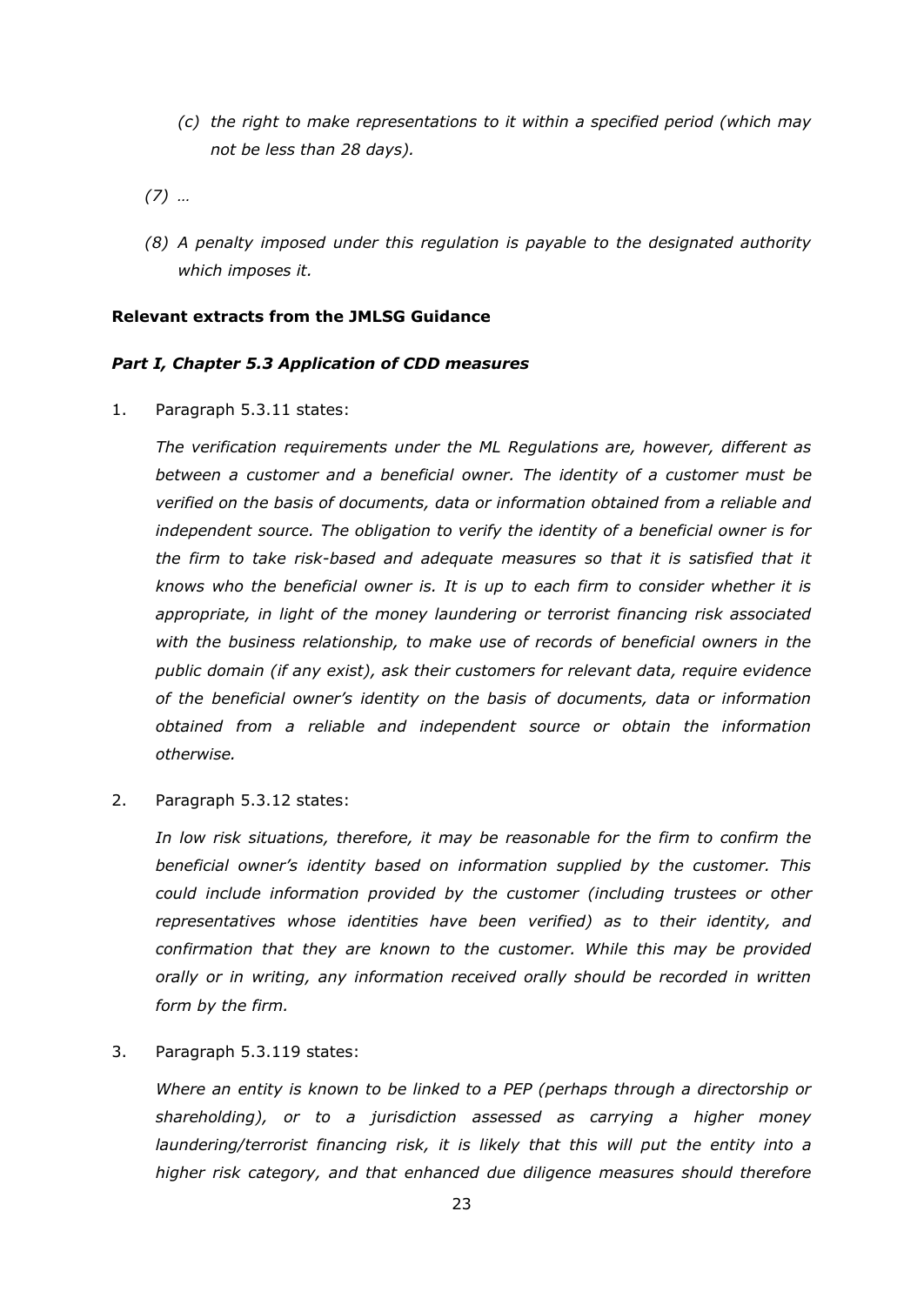*be applied (see sections 5.5 and 5.7).*

4. Paragraph 5.3.177 states:

*Following its assessment of the money laundering or terrorist financing risk presented by the entity, the firm may decide to verify the identity of one or more of the partners/owners as customers. In that event, verification requirements are*  likely to be appropriate for partners/owners who have authority to operate an *account or to give the firm instructions concerning the use or transfer of funds or assets; other partners/owners must be verified as beneficial owners, following the guidance in paragraphs 5.3.11 and 5.3.12.* 

## *Part I, Chapter 5.5 Enhanced due diligence*

5. Paragraph 5.5.1 states:

*A firm must apply EDD measures on a risk-sensitive basis in any situation which by its nature can present a higher risk of money laundering or terrorist financing. As part of this, a firm may conclude, under its risk-based approach, that the standard evidence of identity is insufficient in relation to the money laundering or terrorist financing risk, and that it must obtain additional information about a particular customer.* 

6. Paragraph 5.5.2 states:

*As a part of a risk-based approach, therefore, firms should hold sufficient information about the circumstances and business of their customers and, where applicable, their customers' beneficial owners, for two principal reasons:*

- *to inform its risk assessment process, and thus manage its money laundering/terrorist financing risks effectively; and*
- *to provide a basis for monitoring customer activity and transactions, thus*  increasing the likelihood that they will detect the use of their products and *services for money laundering and terrorist financing.*
- 7. Paragraph 5.5.5 states:

*A firm should hold a fuller set of information in respect of those customers, or class/category of customers, assessed as carrying a higher money laundering or terrorist financing risk, or who are seeking a product or service that carries a higher risk of being used for money laundering or terrorist financing purposes.*

8. Paragraph 5.5.9 states:

*The ML Regulations prescribe three specific types of relationship in respect of which*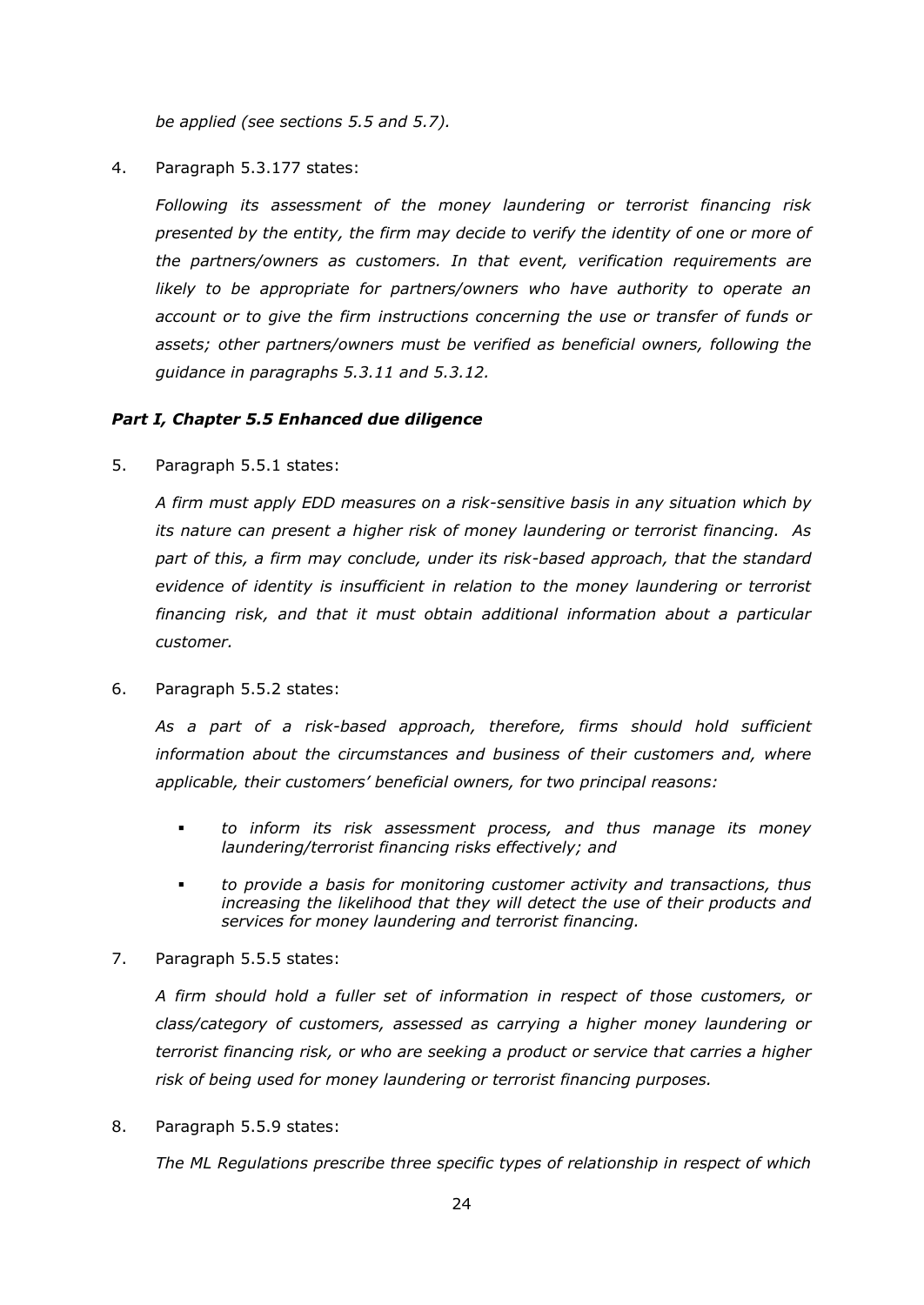*EDD measures must be applied. These are:*

*(a) where the customer has not been physically present for identification purposes;*

*(b) in respect of a correspondent banking relationship;*

*(c) in respect of a business relationship or occasional transaction with a PEP.*

9. Paragraph 5.5.30 states:

*Guidance on the on-going monitoring of the business relationship is given in section 5.7. Firms should remember that new and existing customers may not initially meet the definition of a PEP, but may subsequently become one during the course of a business relationship. The firm should, as far as practicable, be alert to public information relating to possible changes in the status of its customers with regard to political exposure. When an existing customer is identified as a PEP, EDD must be applied to that customer.*

## *Part I, Chapter 5.7 Monitoring customer activity*

10. Paragraph 5.7.1 states:

*Firms must conduct ongoing monitoring of the business relationship with their customers. Ongoing monitoring of a business relationship includes:*

- *Scrutiny of transactions undertaken throughout the course of the relationship (including, where necessary, the source of funds) to ensure that the transactions are consistent with the firm's knowledge of the customer, his business and risk profile;*
- *Ensuring that the documents, data or information held by the firm are kept up to date.*
- 11. Paragraph 5.7.2 states:

*Monitoring customer activity helps identify unusual activity. If unusual activities cannot be rationally explained, they may involve money laundering or terrorist financing. Monitoring customer activity and transactions that take place throughout a relationship helps firms know their customers, assist them to assess risk and provides greater assurance that the firm is not being used for the purposes of financial crime.*

12. Paragraph 5.7.3 states:

*The essentials of any system of monitoring are that:*